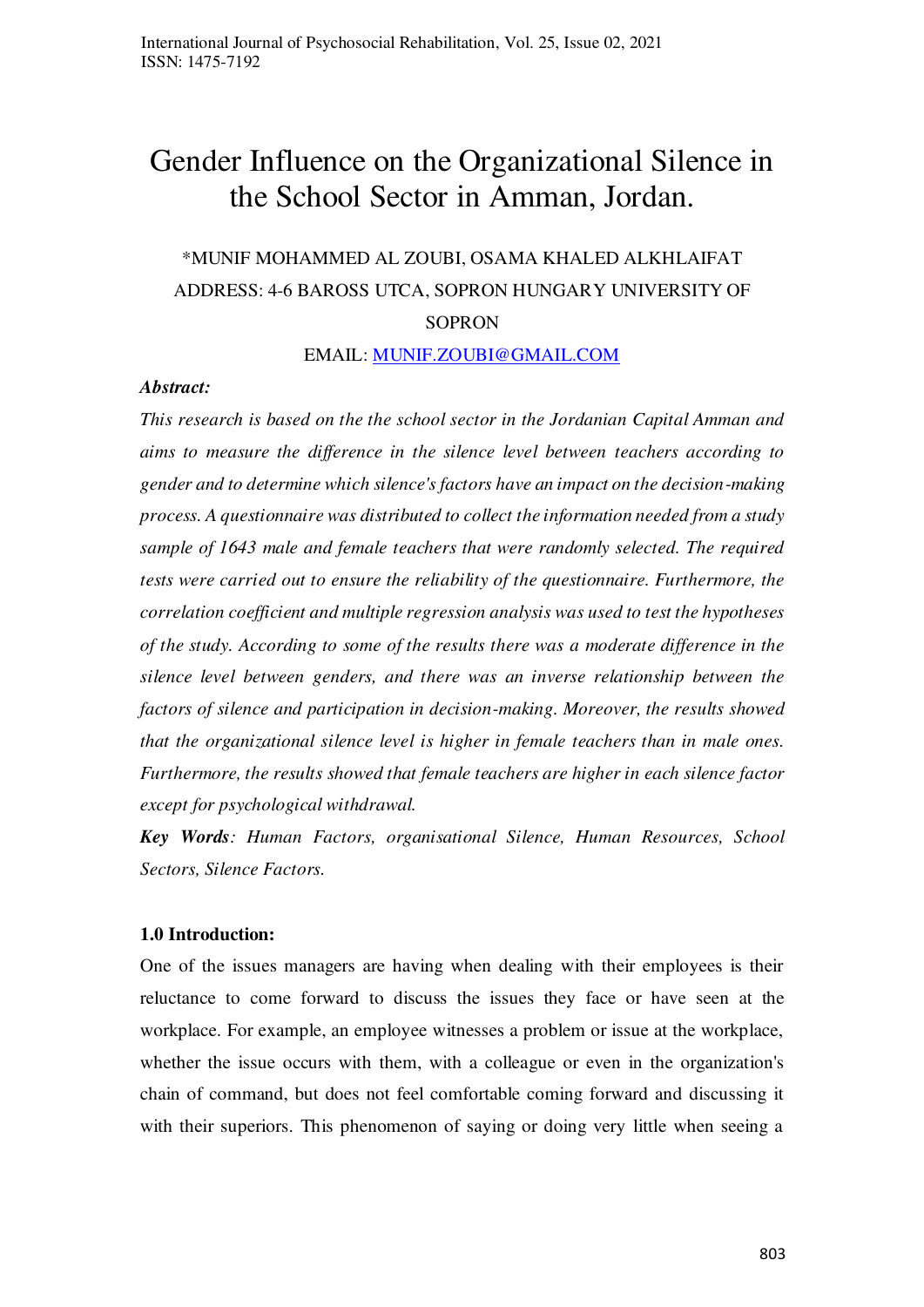problem that could harm the organization is called organizational silence (Henriksen and Dayton, 2006)[1].

Many factors come that could cause silence at the workplace. Ryan & Oestreich (1993)[2] believe that employees tend to not converse about these issues with their superiors due to fear of being misunderstood by the higher-ups. Some could be afraid that their superiors could take it as a challenge if the issue concerned them directly.

The movement of information throughout an organizationis one of the critical factors in the decision-making process. Having cracks in the information pipeline could have major consequences. For example, this could cause management to make a decision that negatively impacts the company unknowingly. Either through not fixing the issue that the employee was silent about, the issue could be a, or causing distrust between company employees (Beer & Eisenstat, 2000)[3].

Schools are not only limited to teaching their students the academic concepts and expertise; it is also a place for students to grow socially and emotionally by interacting with other students. The educational systems in any country assist in the moulding of future generations. Hence, organizational silence in teachers' society is a major problem that needs to be analyzed and understood for management to deal with the factors causing this problem. Therefore, The study is conducted in the Jordanian public school sector and will attempt to analyze the silence in this sector.

Jordan, a country in the Middle East, follows middle eastern traditions and culture. According to Jensen W.(2005)[4], the Jordanian culture is led by two major forces: the socioeconomic and political change that comes naturally with modernization and globalization. The second force being the need for preservation, which means maintaining cultural and religious traditions. The effects of this culture on organizational silence will be one of the research's main goals.

There are many factors responsible for organizational silence. These factors range from personal issues an employee could be going through or pressured by to organizational factors that the management have been neglecting or overlooking. In previous studies, many factors explored were identified in regards to organizational silence. However, in this study, the researchers will attempt to determine the influence of gender on organizational silence phenomena in the Jordanian public school sector.

#### **1.1 Research Objective:**

This research aims to use the literature to analyze the main factors for organizational silence in Jordan.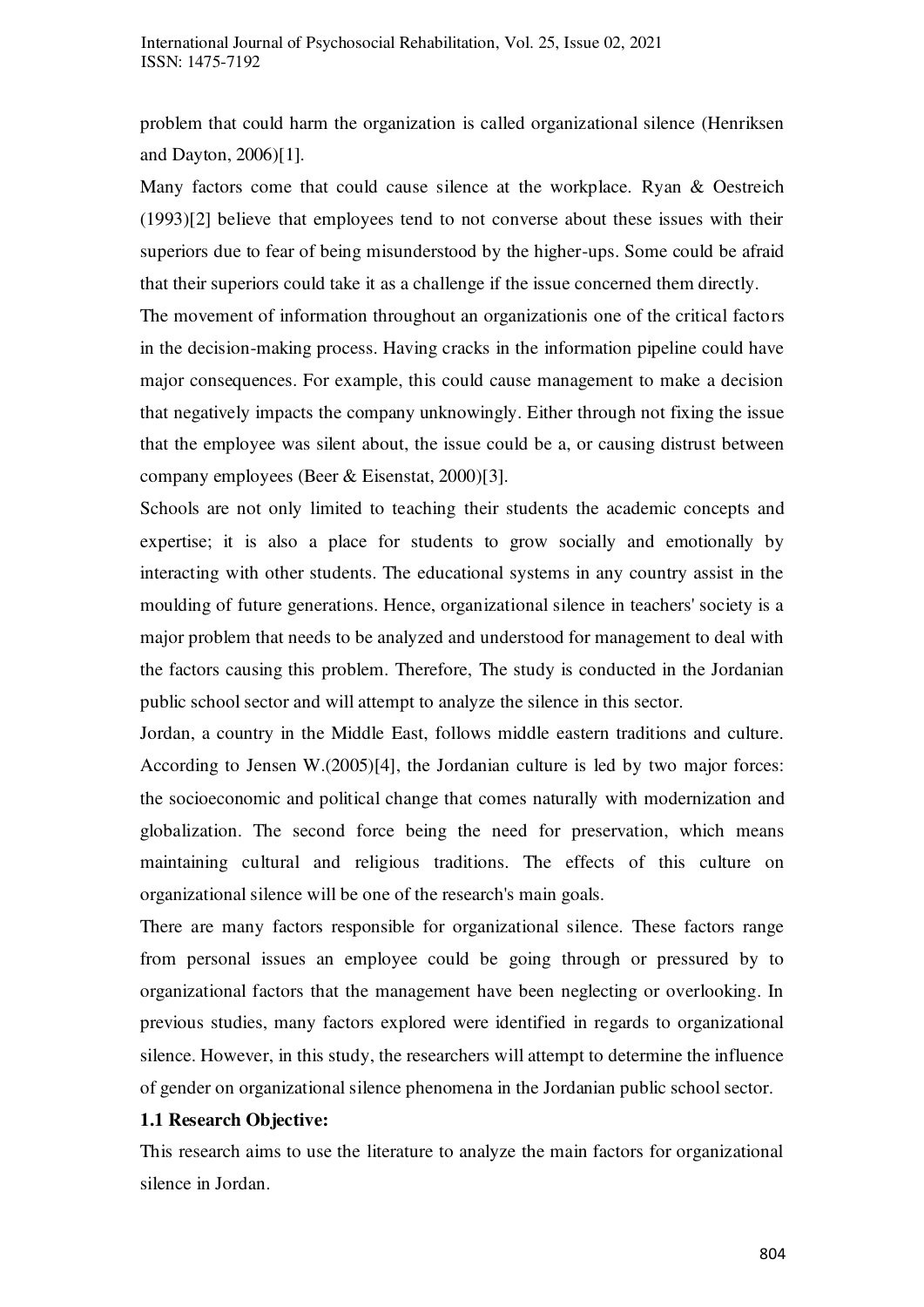This research will attempt to examine if there is a difference in silence degree between male and female employees.

This research will attempt to understand if Organizational silence factors differ between male employees and female ones.

#### **1.2 Research Aim:**

This study will aim to understand Organizational silence better and will attempt to help management in the school sectors understand how they could minimize this silence. Furthermore, the research will attempt to understand the factors of Organizational silence that affect employees mostly regarding their gender.

## **1.3 Research Hypothesis**:

**H01**: There is a difference in the Organizational factors that causes the silence between genders.

**H02**: There is a difference in the personal factors that causes the silence between genders.

**H03**: There are insignificant differences between the respondents' response toward the study's variables regarding different respondent's gender.

## **2.0 Literature review:**

Woman in the workforce in Jordan:

Many studies have been done in middle eastern countries that focused on the effects of the social and cultural factors on the female labour force in these countries. According to (Miles R., 2002)[5], there is a lower number of females in the labor force in these countries. Many reasons could cause that, some of which are, most middle eastern countries practise the Muslim religion, which has many "conservative" rules. The middle eastern culture also focuses on family values and family ties, where women usually assume the wife and mother role in this family; it could be due to the fact that a Jordanian family currently has an average of (5.1) family members per family, with an average of (2.6) children (Jordanian Department of Statistics, 2018)[6]. However, that number was much higher in 1997, where it was (4.4) children, which was also much higher the decade before. On account of this high fertility rate, women would sometimes be inclined to assume the family's mother role. Furthermore, according to a study done by Kawar (2000)[7], wages for females workers in the labour force economy-wide are lower than that of men, and many jobs are still segregated, and others are considered male-only.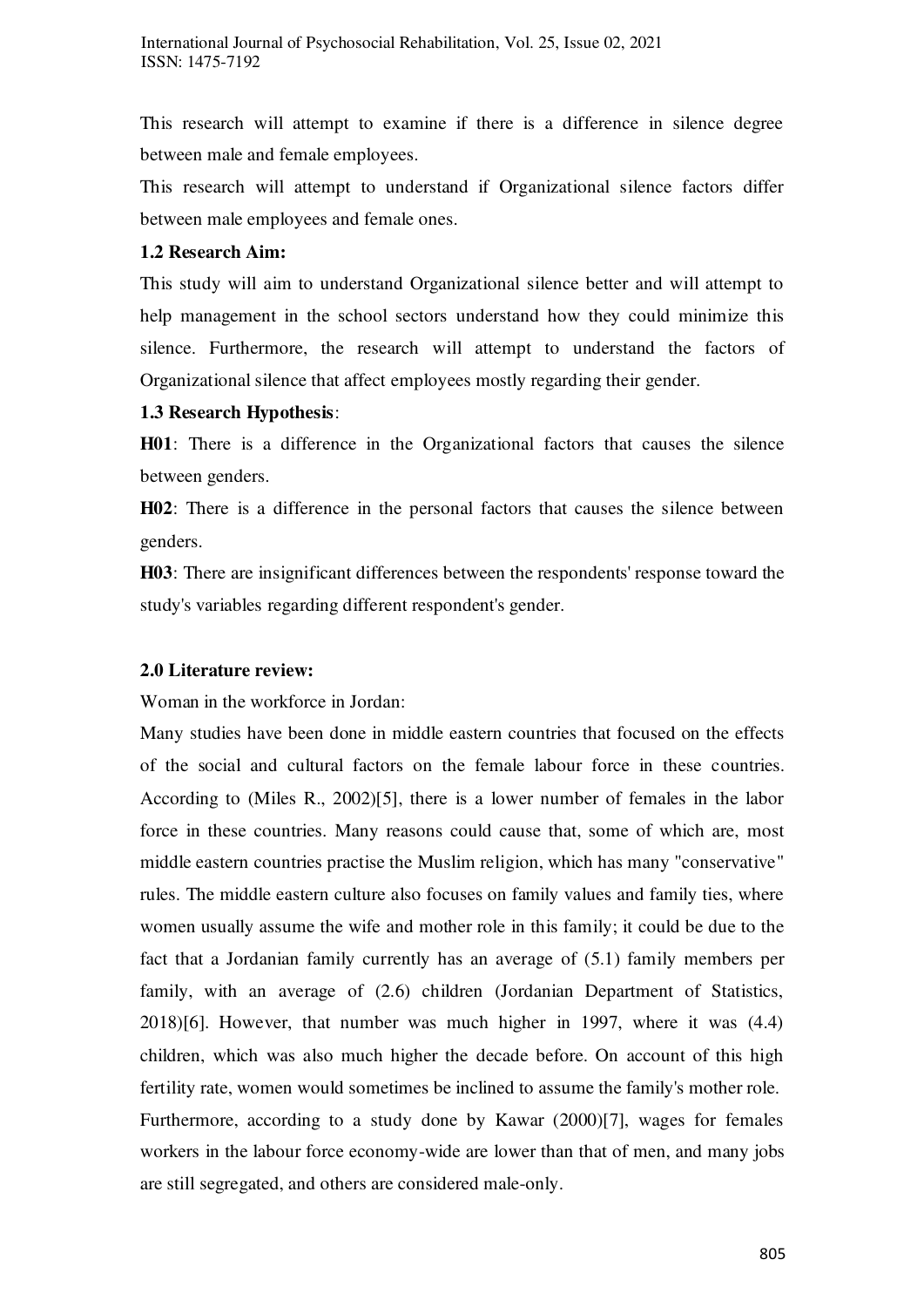## **2.1 Organizational Silence:**

The disruption of information flow throughout a company, negative information in particular, is widespread in organizations (Morrison et. al, 2000)[8]. There are many important decisions a worker makes in the workplace. Among these decisions is whether the workers should express their ideas and their issues to other organization members, especially their superiors. Thus, when the organization members decide not to express their ideas and issues to the organization, this occurrence is called "Organizational Silence". Milliken and Morrison coined the silence term to indicate the prevention of employees voice from being heard in an organization, whether it is due to the organization not hearing the employees or the employee withholding their opinions and problems(Shojaie, Matin and Barani, 2011)[9].

Kahmenman, Tversky (2013)[10] defined a "Decision" to be the choice an individual or a group preferred among two or more other choices to solve a problem or an issue they are facing. The choices could be the mundane day to day choices or more important ones that could have long term effects on the individual or the group. Moreover, these long term decisions are even more important when it affects an organization as a whole. Hence, managers and decision-makers in an organization need all the information possible to make the correct decision. Researchers consider organizational silence to be the intentional restriction of this information, whether it is work-related ideas or reporting of work-related issues, which could negatively affect the company (Beheshtifar et al., 2012)[11]. Thus, the silence problem is such an important topic for decision-makers to focus on.

Researchers have found many factors that cause silence in organizations. These factors were classified into two groups. The first group is personal factors such as personal belief, the culture the individual comes from or even the employees social status. The second group is organizational factors. As the name suggests, these factors are due to the organizational behaviour and practices and could be caused by many reasons such as the organization's policies, issues happening in the organization, the organization's leadership style (Morrison et. al)[8].

In a previous study conducted by the researchers regarding the factors of silence in the Jordanian public school sector, the data showed the following table:

| Personal Factor  | Organizational factors     |
|------------------|----------------------------|
| Prosocial factor | Fear of negative reactions |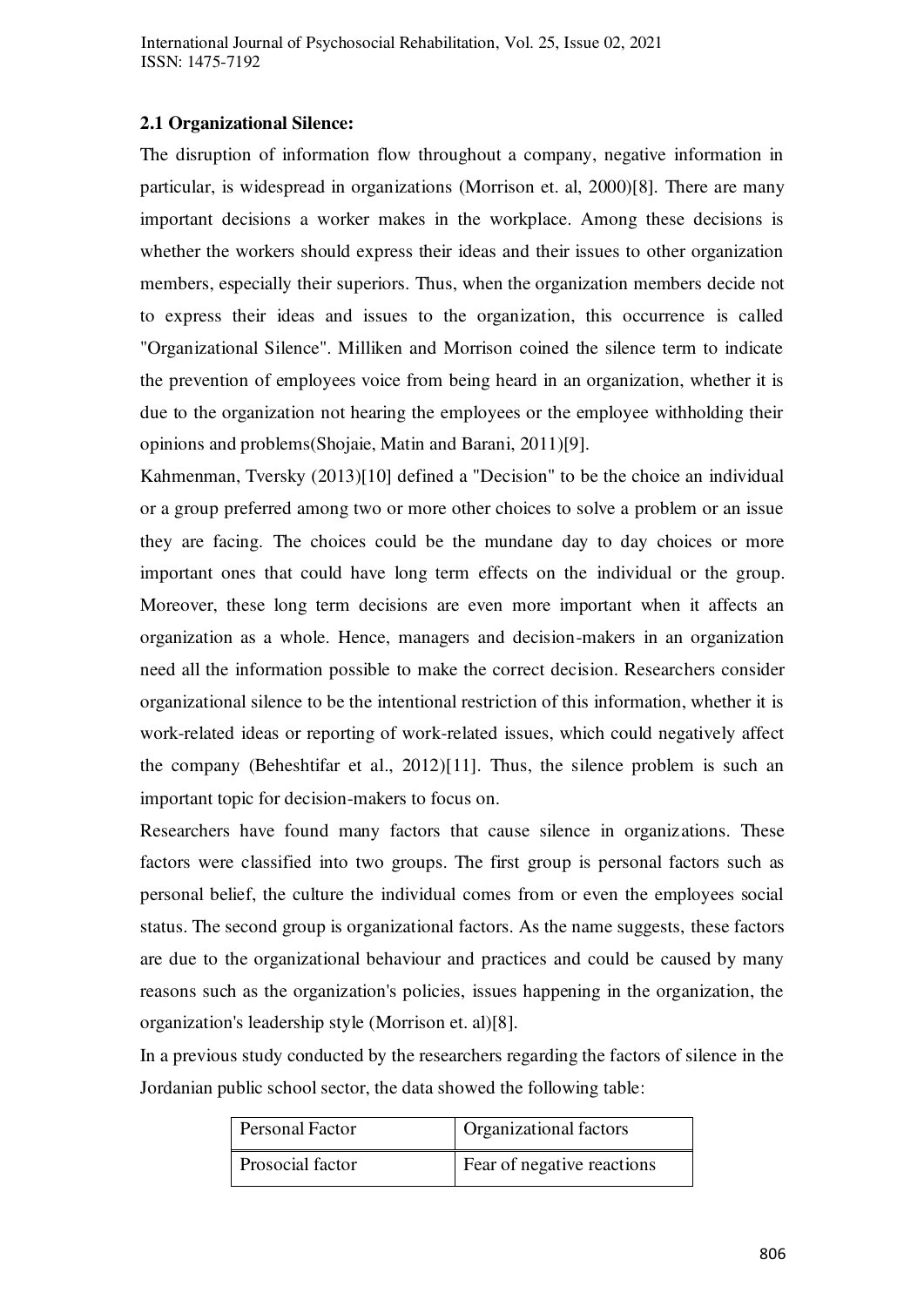| Lack of self-esteem      | Mistrust                    |
|--------------------------|-----------------------------|
| Psychological withdrawal | Lack of management support  |
| Diffident Silence        | Abusing of formal authority |
| Deviant silence          | Injustice                   |

## Table (1)

#### Al Khlaifat; 2019

The table shows two groups of factors, the first category being personal factors and the second being the organizational factors, and each is divided into 5 different factors:

## **2.1.1 Personal Factors:**

According to a previous study, personal factors has five sub-factors, and each could be the reason behind the silence:

Firstly, prosocial factor. Rhee et al. (2014)[12] describe prosocial behaviour as a type of altruism or self-sacrifice for the good of a colleague, believing that they provide a colleague with a favour.

Secondly, lack of self-esteem, this factor is related to the employees feeling of in-importance; whether its a feeling that his/her input is negligible, his/her set of skills are inapplicable in the company or the existence of a hierarchical or social status issue with the worker (Amah & Okafor, 2008)[13].

Thirdly, the psychological withdrawal. Whiteside & Barclay (2013)[14] suggest that the withdrawal could be due to the lack of sense of belonging to the organization or absence of attachment to the workplace. For example, when an employee's job does not correlate to his/her ambitions and aspirations in regards to their career path.

Fourthly, diffident silence. Many consider this factor to be one of the main factors behind organizational silence. Pacheo et al. (2015)[15] defined diffident silence as the silence caused by fear or social anxiety; regarding how other employees could perceive the employees' participation or conduct.

Finally, the deviant factor is the least common factor and is believed to occur in two different scenarios. Firstly, deviant silence occurs when the group of employees in an organization believe that staying silent when it comes to managerial decisions and focusing on doing their jobs benefits them more. The second reason behind this silence is maliciousness, either towards the organization or a colleague; when an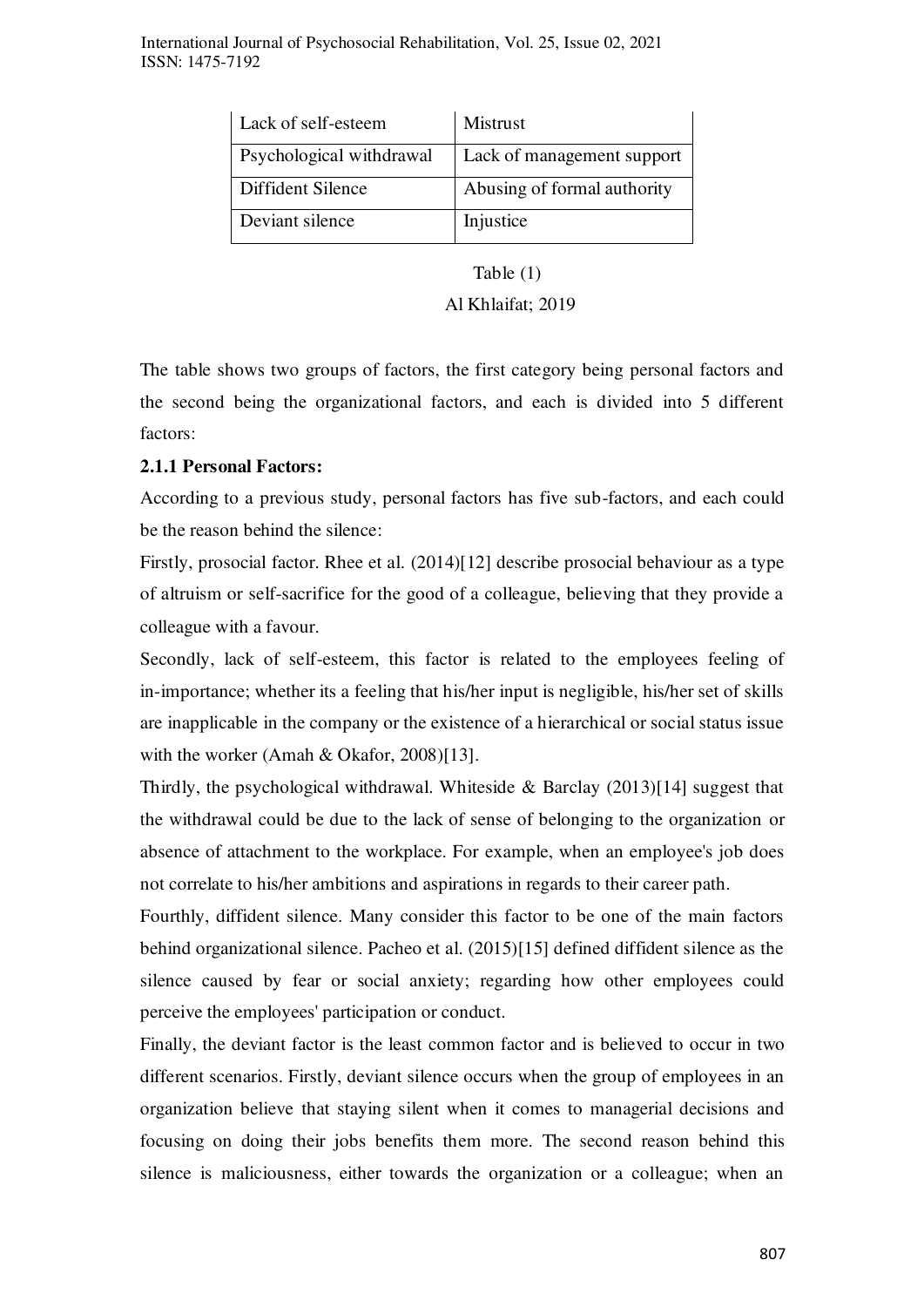employee tries to bring harm to the organization or one of his colleagues (Milliken et al., 2003)[16].

## **2.1.2 Organizational factors:**

There are many silence factors an organization could form or lead to creating without knowing. These factors are due to an organization's leadership style, organizational conduct, and work environment. The following are the main organizational factors found in the literature:

The first factor in the list is the fear of negative reaction. This factor causes silence when an employee tries to conceal some negative information in fear of losing their job or being penalized (Timming & Johnstone, 2015)[17].

The second factor is mistrust, or lack of confidence in the management, when an employee does not feel enough trust in their superiors, causing them not to address them when needed. Moreover, the mistrust factor could be due to many reasons, such as the uncertainty of the legitimacy of the information presented by other employees, lack of anonymity on the organization's part, or even lack of seriousness by the managers when receiving the information (Pinder & Harlos, 2001)[18].

The third factor is the lack of management support. When employees are not encouraged to participate in the decision-making process, they feel that their input is not welcome (Dedahanov A.T., Rhee J., 2015)[19].

 The fourth factor is the management's abuse of their formal authority. This factor results from the lacking leadership and focusing on giving instructions to employees to follow while making most of the decisions.

The final factor is injustice. This factor results from management having inequality when dealing with the employees, or attention to some employees' suggestions over others, or could even be due to inadequate payment for the work done by the employees (Timming & Johnstone, 2015)[17].

When looking at the organizational factors, we can see a way for management to handle these factors through a correct leadership style. There are many leadership styles that managers can adopt, many of which reduce the organizational factors :

There are many leadership styles that managers can use in an organization. The two most extreme are the directive leadership style and the conceptual leadership styles; the rest of the styles could be considered on the spectrum between them when it comes to employee participation. Firstly, the most commonly used one, and the one used in the Jordanian public school systems, is the directive leadership style. In this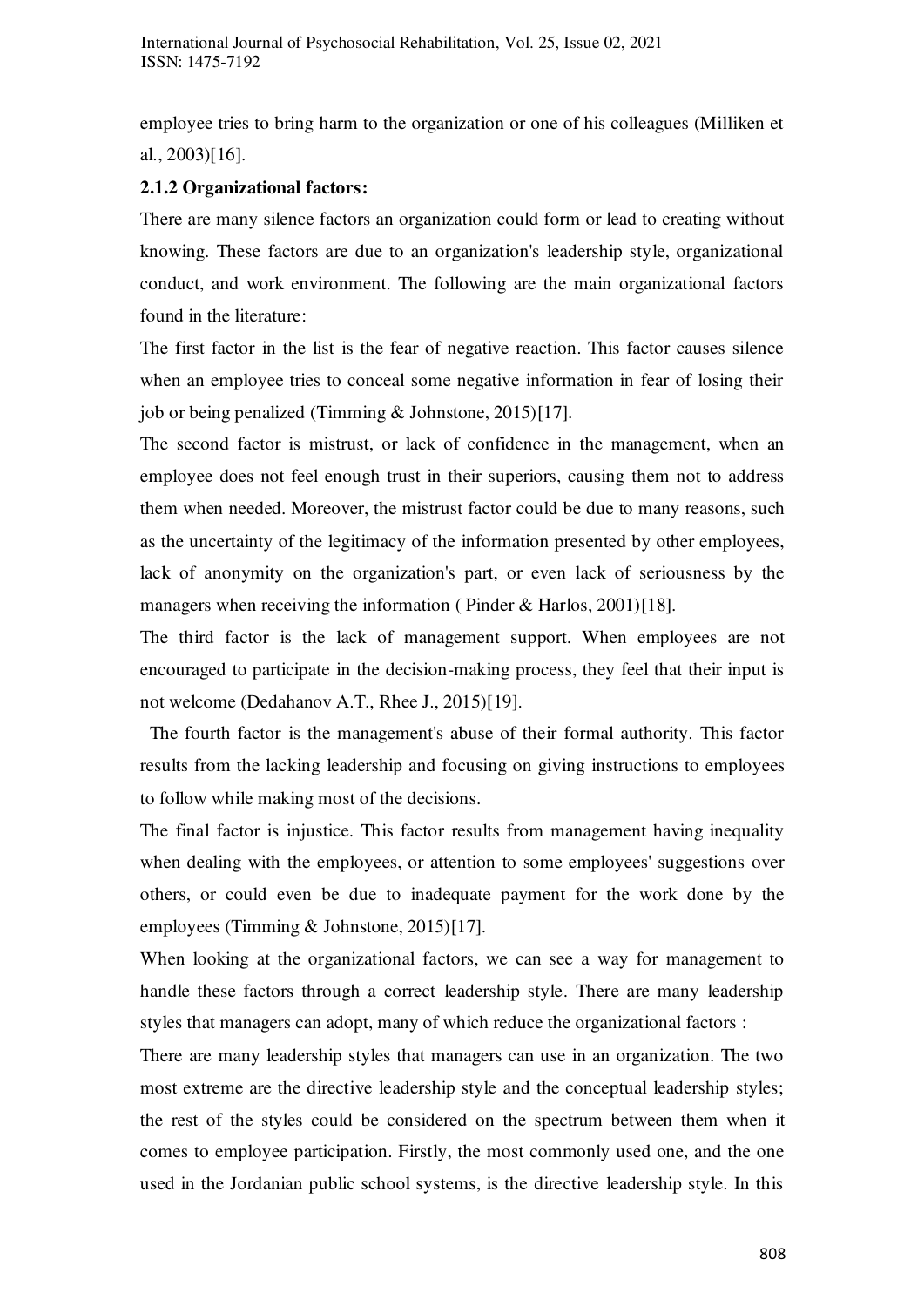leadership style, the decision-making process is autocratic and is made solely by the decision-makers. Moreover, a directive leadership style is considered a very rational leadership style. However, all the decisions are still made with the decision-makers experience to judge which decision is better than its alternatives( Dolatabadi & Safa, 2010)[20]. Secondly, the behavioural leadership style; is group-oriented and tries to make sure all members work together. However, in place of brainstorming like any other leadership styles, the choices are given to the group to check each of the options' pros and cons (Amazt I.H, Idris A.R., 2011)[21]. This style is intuitive, where decision-makers are responsive to the team's mood and likely to make decisions that will motivate the team members to perform (De Vries et al., 2008)[22].

After going through all the factors, the study aims to determine the degree and impact of silence on decision-making in Jordanian public schools and the difference of factors according to gender. The researchers assume that all these factors, personal and organizational, impact the decision-making process.

## **3.0 Research Methodology:**

## **3.1 Philosophical approach:**

Choosing a research's methodology is an issue that researchers have never been able to come to a compromise on. There are two main paradigms researchers have been split between.

Firstly, "Positivism", which is a paradigm that evolved in western countries, and people who follow this paradigm believe that the main research methodology is a quantitative method. Researchers should follow scientifically proven facts, and hard evidence discredits non-tangible evidence such as human feelings. Hence, this research paradigm relies more on collecting and analyzing numerical data and the results are given are usually coming from a large population(Saunders M. Lewis P. and Thornhill A. 2003)[23].

The second paradigm some researcher follows is "Interpretivists", which as the name suggests that all knowledge is up for the researcher's interpretation. This paradigm believes that qualitative methods are the main research methodology for this type of research. It focuses on observing the issue and usually utilizes interviews as its data collection tool (Saunders M. Lewis P. and Thornhill A. 2003)[23].

In this research, the researchers will follow a positivist paradigm, as the data was collected for this research using a questionnaire and will be presented in a statistical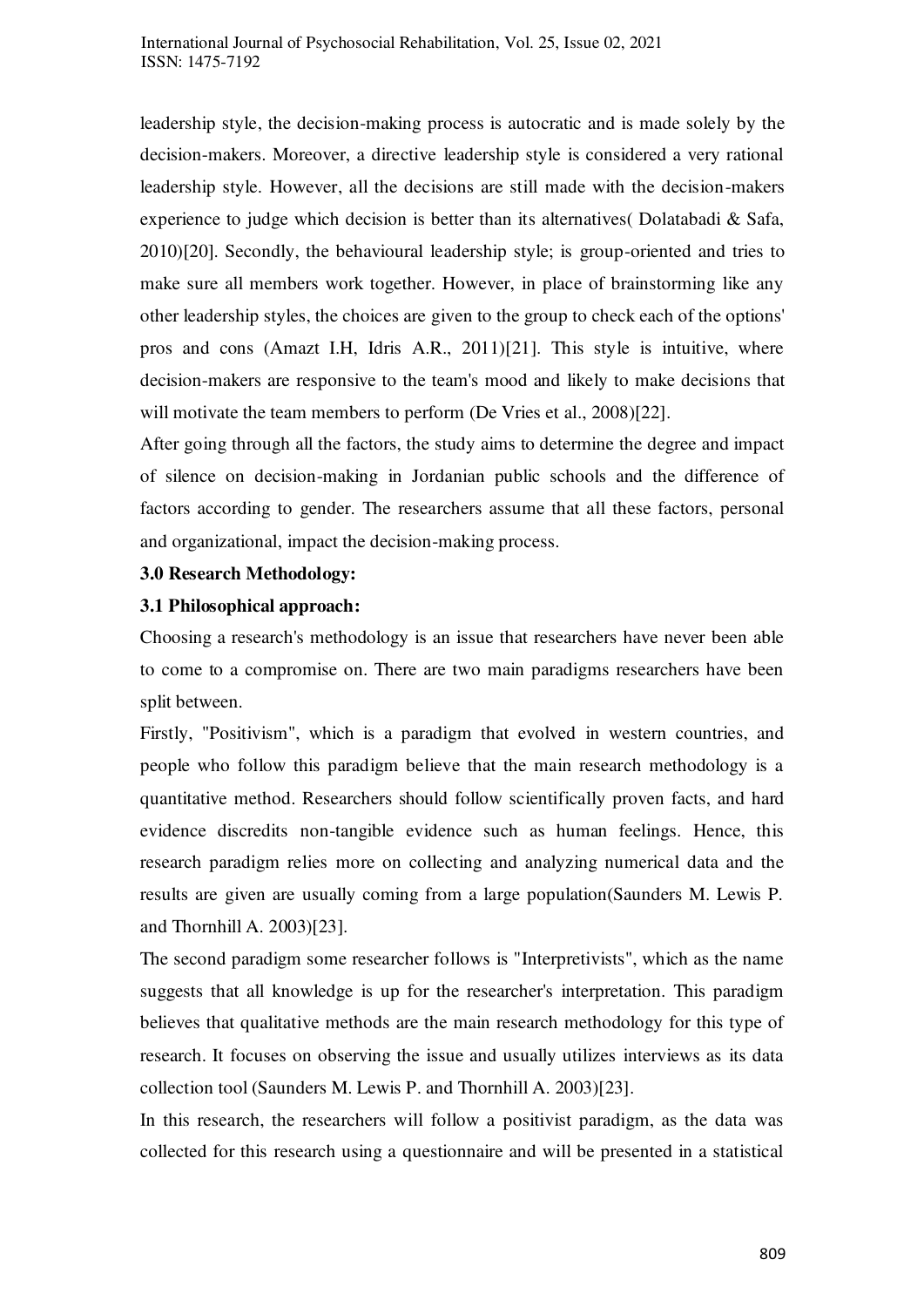form, which the interpretivism paradigm goes against (Saunders M. Lewis P. and Thornhill A. 2003)[23].

## **3.2 Qualitative method :**

This study uses quantitative methods to find the impact of silence factors on teachers' participation in the decision-making process by measuring their personal factors as well as their awareness of organizational factors as a hindrance to their participation. The study uses the primary data collected using the questionnaire and secondary data from the relevant previous literature.

## *3.3 Study Population and Sample:*

The study population consists of 16802 full-time teachers in public schools in Amman Governorate, where they are divided into 5952 males and 10850 females according to the Jordanian ministry of education databases in 2019. The sample reached 1643 teachers of both genders, which is almost 10% of the entire population. They were randomly accessed using google-drive electronic questionnaire tool. The following table shows the demographic distribution of the sample.

| <b>Respondents' Information</b> | <b>Frequency</b> | $\%$                     |      |
|---------------------------------|------------------|--------------------------|------|
| Gender                          | Male             | 440                      | 26.8 |
|                                 | Female           | 1203                     | 73.2 |
|                                 | $20-30$ years    | 189                      | 11.5 |
|                                 | 31-40 years      | 798                      | 48.6 |
| Age                             | 41-50 Years      | 552                      | 33.6 |
|                                 | 51-60 Years      | 100                      | 6.1  |
|                                 | More than 60     | $\overline{\mathcal{A}}$ | 0.2  |
|                                 | 1-10 Years       | 598                      | 36.4 |
| Experience                      | 11-20 Years      | 790                      | 48.1 |
|                                 | 21-30 Years      | 236                      | 14.4 |
|                                 | More than 30     | 19                       | 1.2  |
|                                 | Diploma          | 99                       | 6    |
| Level<br>of                     | <b>Bachelor</b>  | 1228                     | 74.7 |
| education                       | M.A.             | 259                      | 15.8 |
|                                 | Ph.D.            | 57                       | 3.5  |

Sample distribution table

Source: Own construction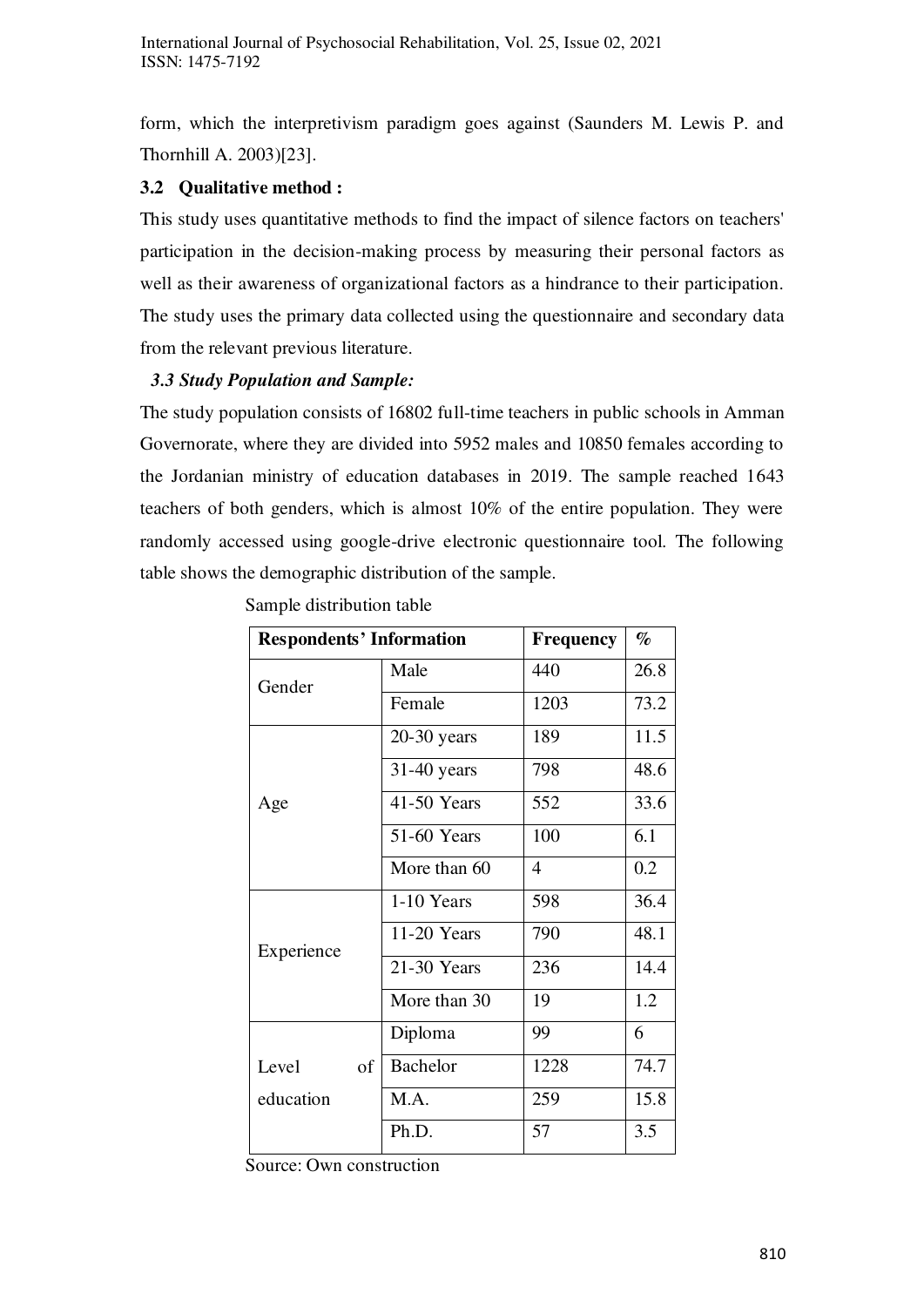## *3.4- Study Tool:*

In this study, the data required was collected using a questionnaire (Appendix A) which was developed based on the results of Alkhlaifat (2019)[24], where the results were rewritten in the form of questions. In order to confirm the clarity and straightforwardness of the questions, data from other previous relevant studies were used (Brinsfield, 2013; Panahi et al., 2012)[25]. Furthermore, the questionnaire was presented to linguists to be certain that the rewording and translation were correct.

The questionnaire consists of three parts: Firstly, the demographic characteristics of the sample (gender, age, experience and level of education). The next part of the questionnaire was designed to measure the factors of silence (55 questions). The following part of the questionnaire attempts to measure the tendency of teachers to participate in each stage of the decision-making process (26 questions). A seven-point Likert scale was used for all questions. SPSS v24 was used to test the validity of the study tool and examine the hypotheses.

## **4.0 Data Analysis:**

## *Cronbach's Alpha test:*

The Cronbach's Alpha test is a test designed to confirm the reliability of the study tool. The test shows that the result of the entirety of the questionnaire is 0.903 and the silence factor is 0.897. Furthermore, the Cronbach's Alpha test for the dependent variable, all the employees' participation in the decision-making process, is .852. According to Nunnally & Bernstein (1994)[26], the study instrument is reliable when α is greater than 0.7, and as table (1) shows α is greater than 0.7, which means that the instrument is reliable.

|                            | of<br>N. | Cronbach's |
|----------------------------|----------|------------|
| Questionnaire part         | Items    | Alpha      |
| Pro-social silence         | 5        | 0.824      |
| Lack of self-esteem        | 7        | 0.872      |
| Psychological withdrawal   | 6        | 0.845      |
| Diffident Silence          | 3        | 0.816      |
| Deviant silence            | 3        | 0.887      |
| Fear of negative reactions |          | 0.887      |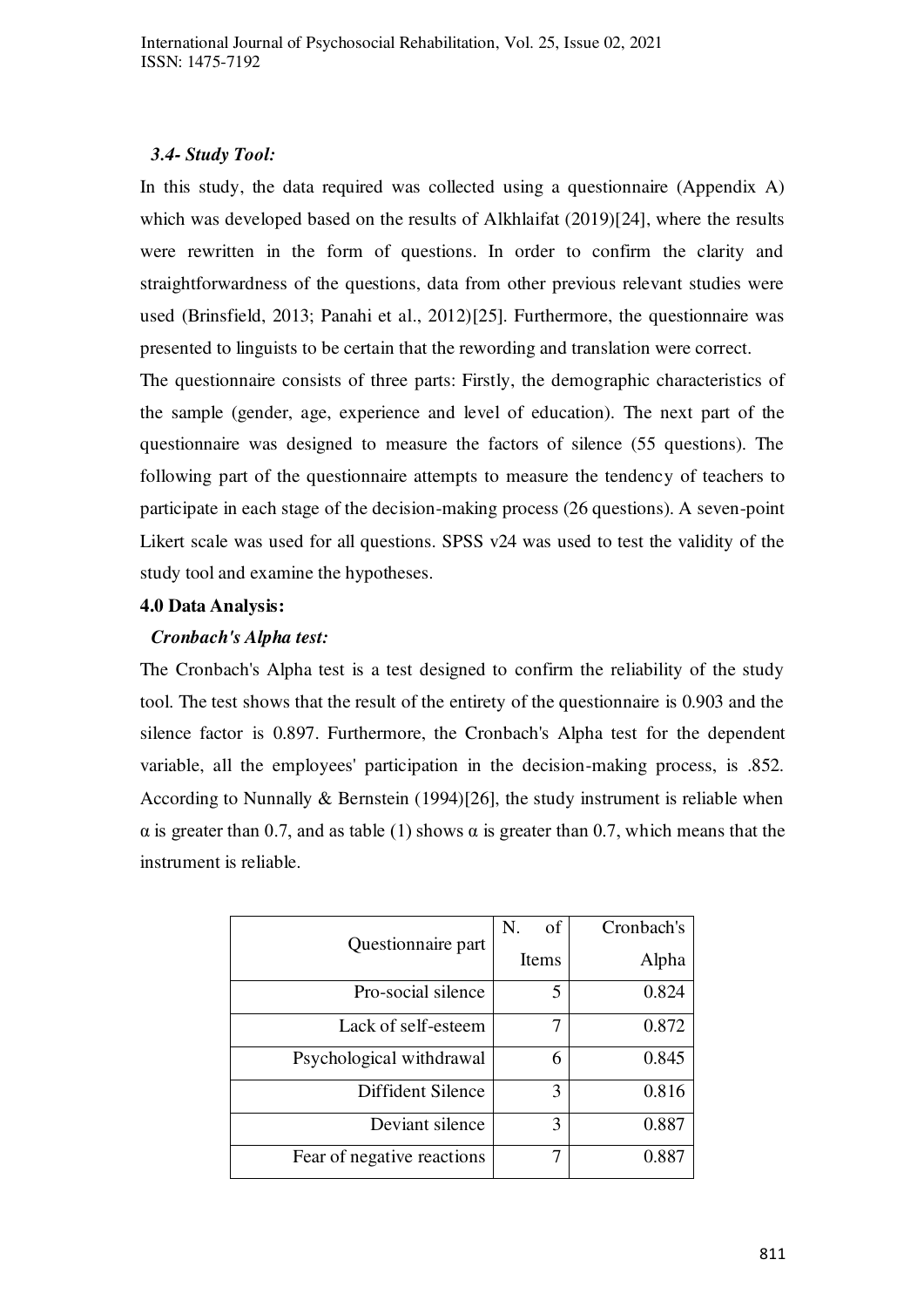| <b>Mistrust</b>                             | 9              | 0.908 |
|---------------------------------------------|----------------|-------|
| Lack of management support                  | 5              | 0.893 |
| Abusing of formal authority                 | 5              | 0.824 |
| Injustice                                   | 5              | 0.836 |
| Problem identification                      | 6              | 0.884 |
| Development of alternatives                 | 5              | 0.861 |
| Evaluation of alternatives                  | 5              | 0.846 |
| Choosing the alternative                    | $\overline{4}$ | 0.821 |
| Follow up                                   | 6              | 0.843 |
| The entirety of the silence part            | 55             | 0.897 |
| The entirety of the participation<br>in DMP | 26             | 0.852 |
| Table (2)                                   |                |       |

 $\ddot{\phantom{a}}$ 

After the data was collected, it was then processed using the SPSS software package. The data was entered into SPSS, and the averages of the responses were calculated for all variables. The averages (Table 2) show the results for both male and female employees; the results show a moderate silence for both the organizational silence and the participation in the decision-making process for both males and females. Moreover, the table shows an average of 3.82 for males, and 4.08 for females regarding organizational silence factors, and 4.78 for males and 4.58 for females regarding the decision-making process.

| Variables                  | Males | S.D   | Females | S.D   |
|----------------------------|-------|-------|---------|-------|
| Pro-social factor          | 4.288 | 0.461 | 4.698   | 0.615 |
| Lack of self-estimation    | 3.858 | 0.031 | 4.394   | 0.311 |
| Psychological withdrawal   | 4.870 | 1.043 | 4.630   | 0.547 |
| Diffident Silence          | 2.310 | 1.518 | 2.853   | 1.230 |
| Deviant silence            | 2.080 | 1.747 | 2.475   | 1.608 |
| <b>Personal Factors</b>    | 3.782 | 0.046 | 3.901   | 0.182 |
| Fear of negative reactions | 5.090 | 1.262 | 5.365   | 1.281 |
| <b>Mistrust</b>            | 2.522 | 1.305 | 2.794   | 1.289 |
| Lack of management support | 4.768 | 0.941 | 4.893   | 0.809 |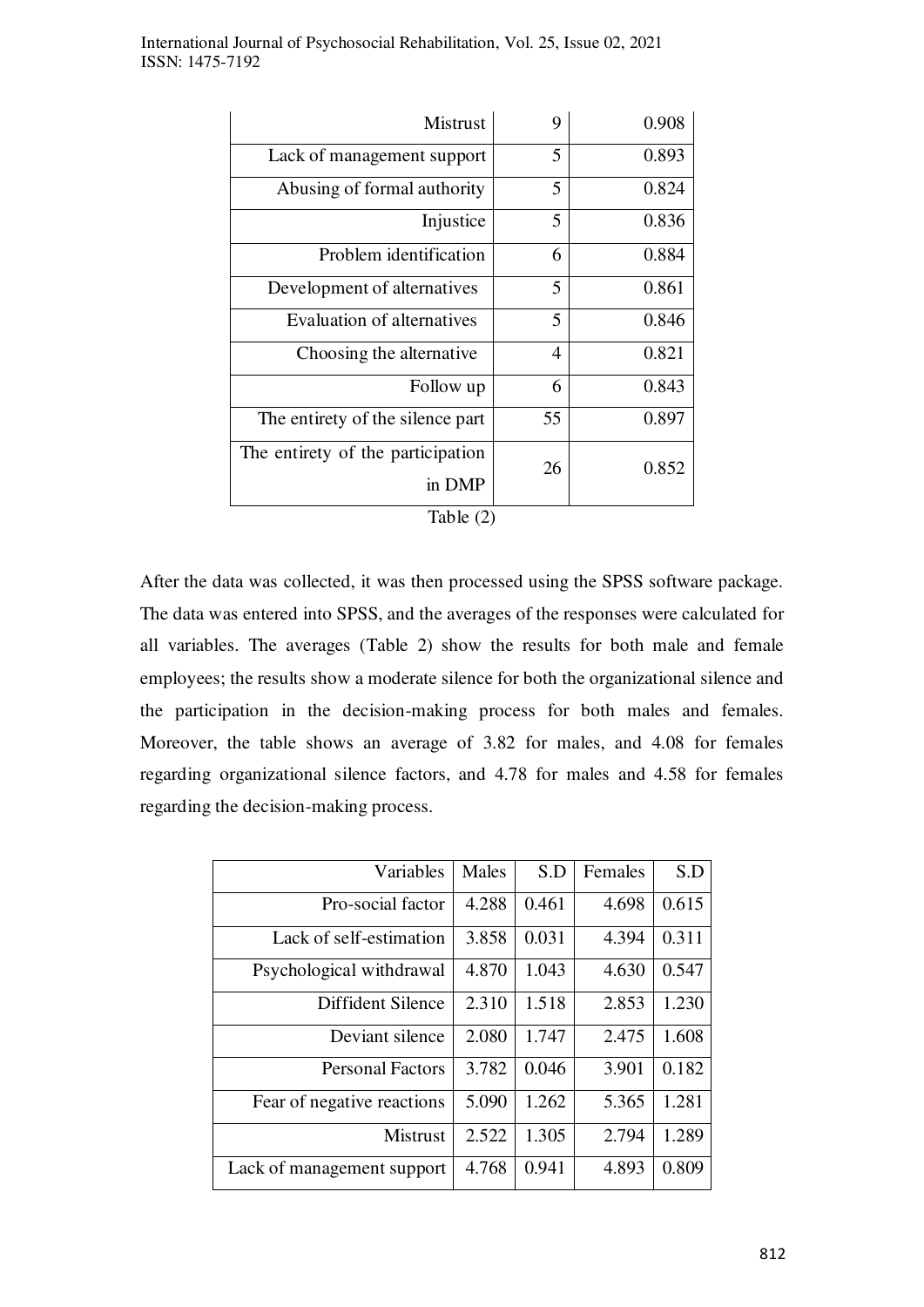| Abusing of formal authority    | 4.920 | 1.092 | 5.157 | 1.074 |
|--------------------------------|-------|-------|-------|-------|
| Injustice                      | 2.586 | 1.241 | 2.785 | 1.298 |
| <b>Organizational Factor</b>   | 3.861 | 0.034 | 4.093 | 0.010 |
| Organizational silence         | 3.827 | 1.357 | 4.083 | 1.176 |
| Defining the problem           | 4.168 | 0.612 | 4.053 | 0.526 |
| Development of alternatives    | 4.930 | 0.150 | 4.609 | 0.030 |
| Evaluation of alternatives     | 5.393 | 0.613 | 5.085 | 0.506 |
| Choose Alternate / Solution    | 5.181 | 0.401 | 5.014 | 0.435 |
| Supervision and follow-up      | 4.451 | 0.329 | 4.271 | 0.308 |
| <b>Decision Making Process</b> | 4.780 | 0.477 | 4.579 | 0.410 |

Table (3)

## **4.1 Personal factors:**

Females - personal factors

|                               | $\mathbf R$ | $R^2$ | Adjusted<br>$R^2$ | F-value | Sig   | Standardized<br><b>Beta</b> | t-value  | Sig   |
|-------------------------------|-------------|-------|-------------------|---------|-------|-----------------------------|----------|-------|
| Pro-social<br>factor          |             |       |                   |         |       | $-0.242$                    | $-6.833$ | 0.000 |
| of<br>Lack<br>self-estimation |             |       |                   |         |       | $-0.274$                    | $-7.301$ | 0.000 |
| Psychological<br>withdrawal   | $-0.394$    | 0.155 | 0.152             | 57.776  | 0.000 | $-0.317$                    | $-7.962$ | 0.000 |
| Diffident<br>Silence          |             |       |                   |         |       | $-0.091$                    | $-2.087$ | 0.172 |
| Deviant<br>silence            |             |       |                   |         |       | $-0.068$                    | $-1.972$ | 0.291 |

Table (4)

The correlation coefficient  $R = -0.394$  indicates that there is a negative correlation between Personal (individual) factors (Deviant silence, Pro-social, Lack of self-estimation, Psychological withdrawal and Diffident factor) and participation in the decision-Making process. This proves that the independent variables and dependent variable change in the opposite direction.

R square, coefficient of determination, represents the percentage of variance in the dependent variable that is explained by the variation in the independent variable. The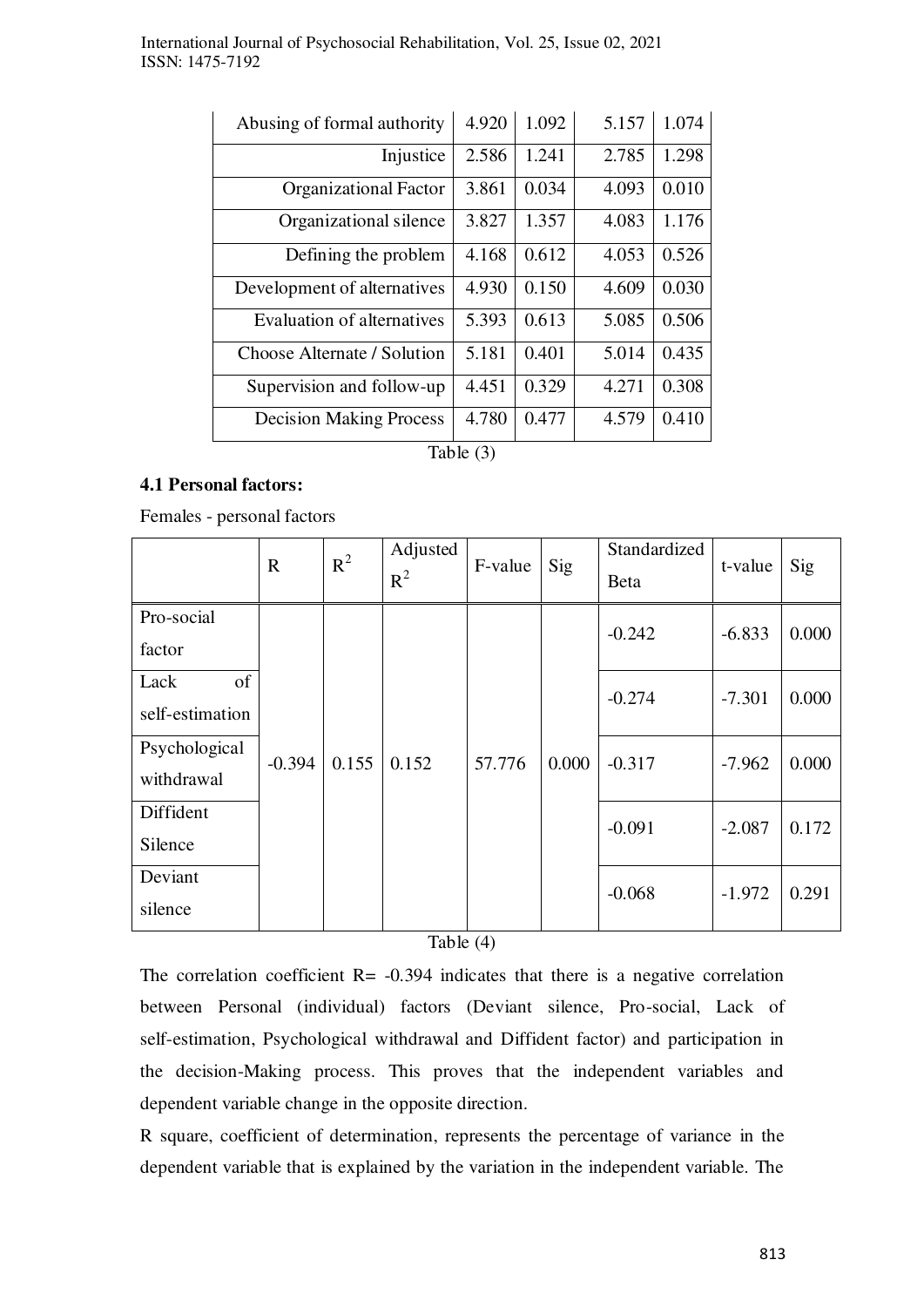value of  $R^2$ =0.155 indicates the amount of variations in participation in the decision-making process explained by Personal (individual) factors (Deviant silence, Prosocial factor, Lack of self-estimation, Psychological withdrawal and Diffident Silence). The adjusted  $R^2$  indicates the generalize ability of the model. It allows generalizing the results taken from the respondents to the whole population. If the adjusted  $\mathbb{R}^2$  is excluded from  $\mathbb{R}^2$ , the value will be (0.155-0.152= 0.003). Thus, if the entire population participates and the study model has been fitted then the variance will decrease by 0.3%.

|                               | $\mathbf R$ | $R^2$ | Adjusted<br>$R^2$ | F-value | Sig   | Standardized<br><b>Beta</b> | t-value  | Sig   |
|-------------------------------|-------------|-------|-------------------|---------|-------|-----------------------------|----------|-------|
| Pro-social<br>factor          |             |       |                   |         |       | $-0.284$                    | $-7.633$ | 0.000 |
| of<br>Lack<br>self-estimation |             |       |                   |         |       | $-0.157$                    | $-4.740$ | 0.006 |
| Psychological<br>withdrawal   | $-0.379$    | 0.144 | 0.141             | 55.076  | 0.000 | $-0.361$                    | $-8.532$ | 0.000 |
| Diffident<br>Silence          |             |       |                   |         |       | $-0.031$                    | $-0.871$ | 0.472 |
| Deviant<br>silence            |             |       |                   |         |       | $-0.027$                    | $-0.470$ | 0.583 |

#### Table (5)

As seen in the males' personal factors shown in table (4), it is somewhat similar to the females'. The correlation coefficient  $R = -0.379$  also shows a negative correlation between participation in the decision-making process and personal factors.

Furthermore, the value of  $R^2$ =0.144 and indicates the degree of participation in the decision-making process due to personal factors. Although the effects of each individual factor vary, the difference between the adjusted  $R^2$  and  $R^2$  is still equal  $(0.144-0.141= 0.03)$ ; if the entire population participates, the study model has been fitted, then the variance will decrease by 0.3% as well.

## **4.2 Organizational factors:**

Females- Organizational factors

| $\sim$<br>$+$ $-$<br>$\sim$ 44<br>1700<br>t-value<br>11 I C<br>215<br>ампанд | $\sim$<br>S12 | r-value<br>н | $\cdots$<br>$\mathbf{v}$<br>$\cdots$ | $\overline{\phantom{a}}$<br>. .<br> |  |  |
|------------------------------------------------------------------------------|---------------|--------------|--------------------------------------|-------------------------------------|--|--|
|------------------------------------------------------------------------------|---------------|--------------|--------------------------------------|-------------------------------------|--|--|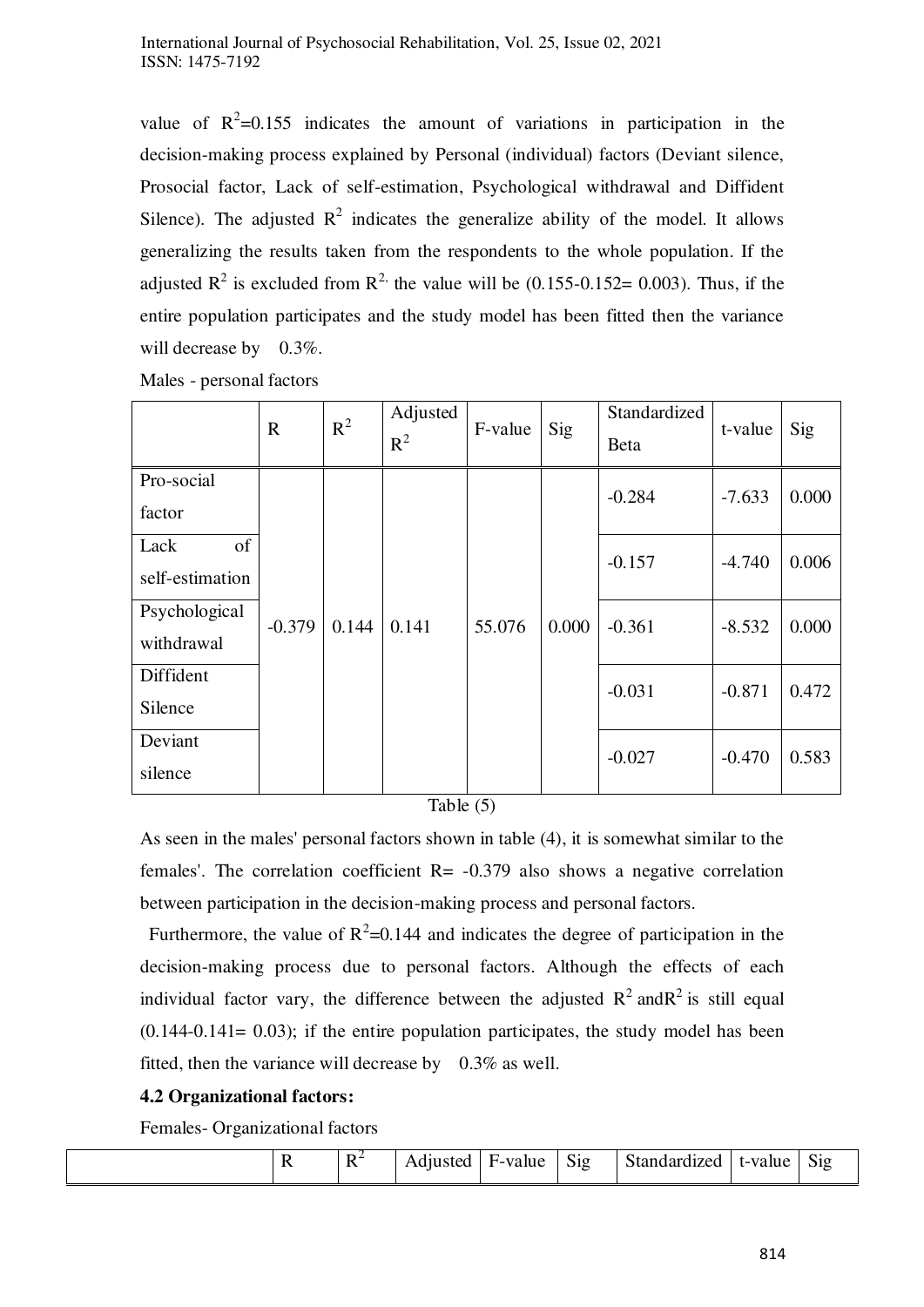|                                      |          |       | $R^2$ |         |       | Beta     |          |       |
|--------------------------------------|----------|-------|-------|---------|-------|----------|----------|-------|
| of<br>Fear<br>negative<br>reactions  |          |       |       |         |       | $-0.469$ | $-9.582$ | 0.000 |
| Mistrust                             |          |       |       |         |       | $-0.096$ | $-2.058$ | 0.061 |
| of<br>Lack<br>management<br>support  | $-0.536$ | 0.287 | 0.284 | 131.786 | 0.000 | $-0.295$ | $-5.780$ | 0.001 |
| Abusing<br>of<br>formal<br>authority |          |       |       |         |       | $-0.318$ | $-6.805$ | 0.000 |
| Injustice                            |          |       |       |         |       | $-0.082$ | $-1.624$ | 0.386 |

Table (6)

In this section, the study will attempt to discuss the analysis of the female organizational factors which can be seen in table (5). The organizational factors in this study were broken down into five subcategories (Fear of negative reaction, Mistrust, Lack of management support, Abusing of formal authority, and Injustice). As mentioned in the previous chapters, the  $R = -0.536$ , giving yet again a negative correlation between the factors and the decision-making process; which was to be expected.

Additionally, if the adjusted  $R^2$  is excluded from the actual variance as done in the previous tables (0.287-0.284= 0.03), which shows that if the entire population participates and the study model has been fitted then the variance will decrease by 0.3% as well.

|                                      | $\mathbf R$               | $R^2$     | Adjust<br>ed R <sup>2</sup> | F-val<br>ue             | Sig                 | Standardiz<br>ed Beta | t-valu<br>e               | Sig                    |
|--------------------------------------|---------------------------|-----------|-----------------------------|-------------------------|---------------------|-----------------------|---------------------------|------------------------|
| of<br>Fear<br>negative<br>reactions  |                           |           |                             |                         |                     | $-0.402$              | $-8.71$<br>$\overline{4}$ | 0.00<br>$\overline{0}$ |
| Mistrust                             |                           |           |                             |                         |                     | $-0.071$              | $-1.92$<br>8              | 0.07<br>$\theta$       |
| Lack of management<br>support        | $-0.47$<br>$\overline{2}$ | 0.22<br>3 | 0.220                       | 93.96<br>$\overline{4}$ | 0.0<br>$\mathbf{0}$ | $-0.325$              | $-6.88$<br>$\overline{0}$ | 0.00<br>$\overline{0}$ |
| Abusing<br>of<br>formal<br>authority |                           |           |                             |                         |                     | $-0.302$              | $-6.30$<br>5              | 0.00<br>$\mathbf{0}$   |
| Injustice                            |                           |           |                             |                         |                     | $-0.102$              | $-1.83$<br>$\overline{0}$ | 0.08<br>6              |

Males - Orgaizational factos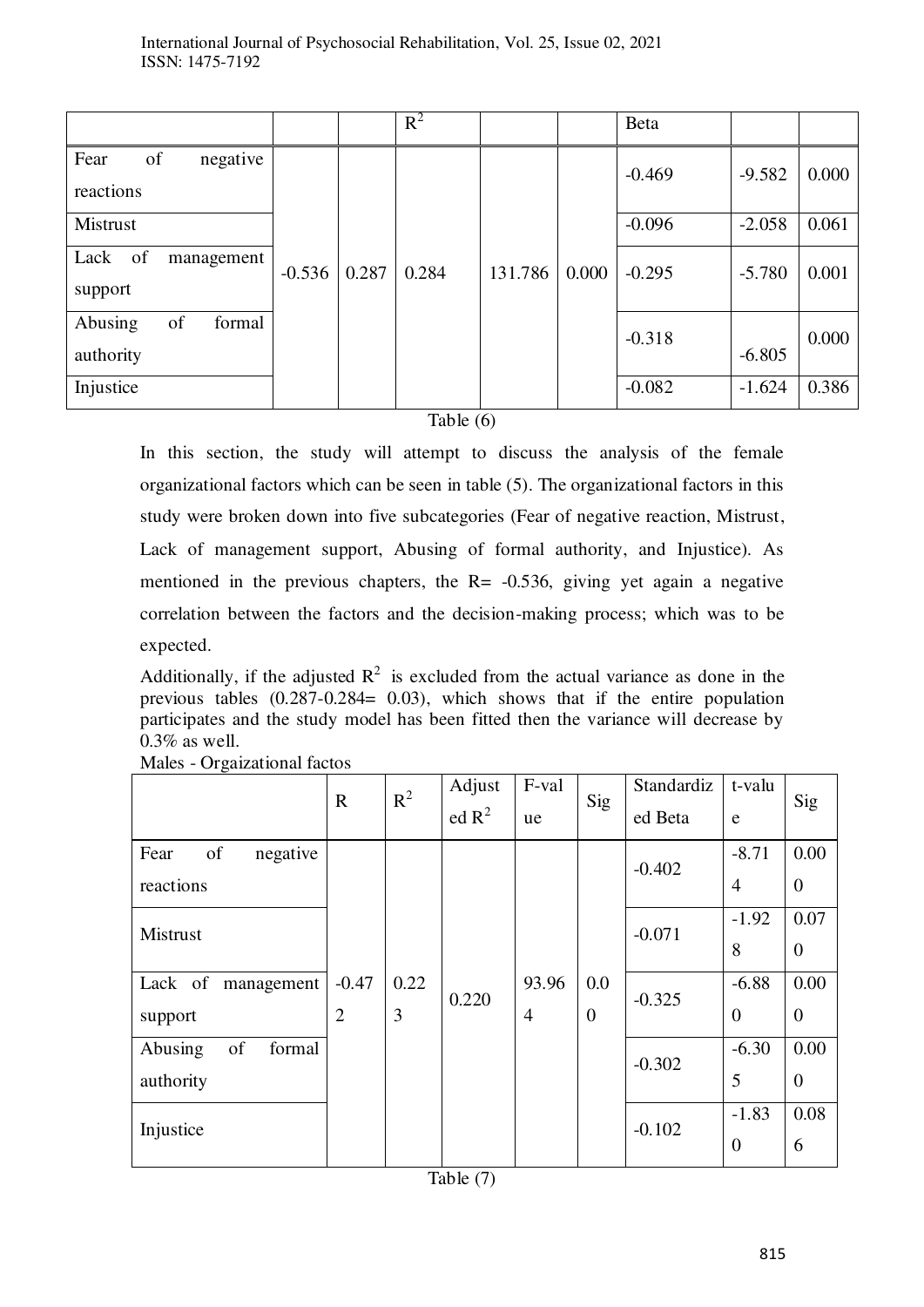Finally, table (6) shows the analysis for the male organizational factors (Fear of negative reaction, Mistrust, Lack of management support, Abusing of formal authority, and Injustice). Similarly to the female factors, the difference between the adjusted  $\mathbb{R}^2$  and the  $\mathbb{R}^2$  is (0.223-0.220= 0.03), showing that if the entire population participates and the study model has been fitted, the variance will decrease by 0.3% as well.

## ANOVA-Gender

H03: There are insignificant differences between the respondents' response toward the study's variables regarding different respondent's gender.

ANOVA at 95% confidence interval was conducted to test this hypothesis. As shown in table (7), the p-values for most of the variables are less than 0.05. Whereas, the null hypothesis is accepted at  $P > 0.05$  and is rejected at P $\leq 0.05$ . Hence, there is a statically significant difference in respondents' responses towards these variables regarding different respondent's gender. The table shows the variables that have differences in responses according to gender; the others are excluded.

|                               |                | of<br>Sum | df           | Mean   | $\mathbf F$ | Sig.  |
|-------------------------------|----------------|-----------|--------------|--------|-------------|-------|
|                               |                | Squares   |              | Square |             |       |
| Pro-social factor             | <b>Between</b> | 9.643     | $\mathbf{1}$ | 9.643  | 3.851       | 0.05  |
|                               | Groups         |           |              |        |             |       |
|                               | Within         | 4109.013  | 1641         | 2.504  |             |       |
|                               | Groups         |           |              |        |             |       |
|                               | Total          | 4118.655  | 1642         |        |             |       |
| of<br>Lack<br>self-estimation | <b>Between</b> | 29.167    | $\mathbf{1}$ | 29.167 | 10.165      | 0.001 |
|                               | Groups         |           |              |        |             |       |
|                               | Within         | 4708.739  | 1641         | 2.869  |             |       |
|                               | Groups         |           |              |        |             |       |
|                               | Total          | 4737.907  | 1642         |        |             |       |
| Diffident Silence             | <b>Between</b> | 19.941    | $\mathbf{1}$ | 19.941 | 8.375       | 0.004 |
|                               | Groups         |           |              |        |             |       |
|                               | Within         |           | 1641         | 2.381  |             |       |
|                               | Groups         | 3907.49   |              |        |             |       |
|                               | Total          | 3927.43   | 1642         |        |             |       |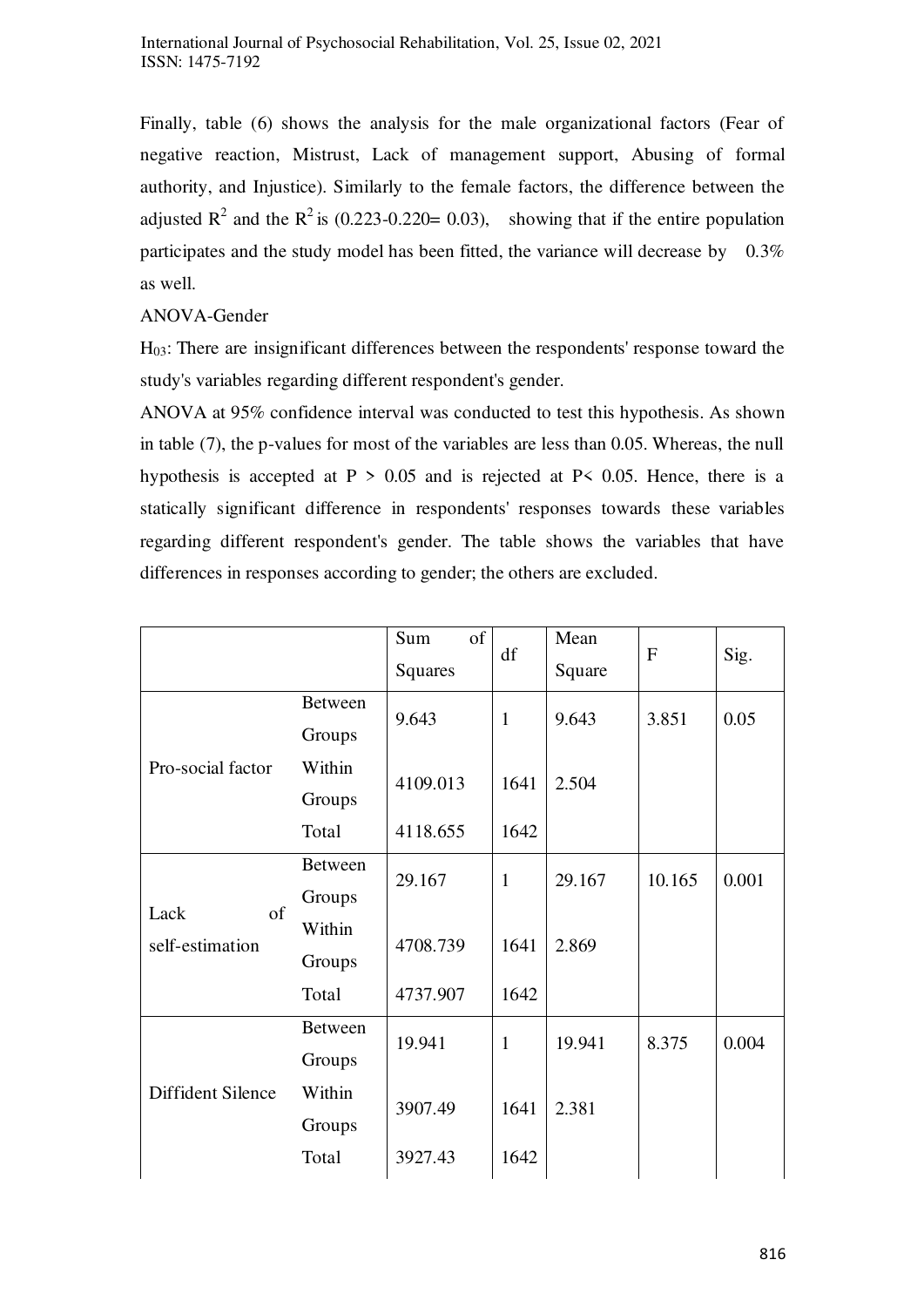|                   | <b>Between</b> | 10.407   | $\mathbf{1}$ | 10.407 | 7.89    | 0.0027           |
|-------------------|----------------|----------|--------------|--------|---------|------------------|
|                   | Groups         |          |              |        |         |                  |
| Deviant silence   | Within         | 2165.53  | 1641         | 1.319  |         |                  |
|                   | Groups         |          |              |        |         |                  |
|                   | Total          | 2175.937 | 1642         |        |         |                  |
|                   | <b>Between</b> | 31.159   | $\mathbf{1}$ | 31.159 | 15.0236 | $\boldsymbol{0}$ |
| Fear of negative  | Groups         |          |              |        |         |                  |
| reactions         | Within         | 3403.978 | 1641         | 2.074  |         |                  |
|                   | Groups         |          |              |        |         |                  |
|                   | Total          | 3435.136 | 1642         |        |         |                  |
|                   | <b>Between</b> | 12.335   | $\mathbf{1}$ | 12.335 | 9.305   | 0.002            |
|                   | Groups         |          |              |        |         |                  |
| Mistrust          | Within         | 2175.292 | 1641         | 1.326  |         |                  |
|                   | Groups         |          |              |        |         |                  |
|                   | Total          | 2187.626 | 1642         |        |         |                  |
| Development<br>of | Between        | 4.632    | $\mathbf{1}$ | 4.632  | 7.283   | 0.007            |
| alternatives      | Groups         | 1044.461 |              |        |         |                  |
|                   | Within         |          | 1641         | 0.636  |         |                  |
|                   | Groups         |          |              |        |         |                  |
|                   | Total          | 1049.093 | 1642         |        |         |                  |
| Evaluation<br>of  | <b>Between</b> | 4.31     | $\mathbf{1}$ | 4.31   | 5.754   | 0.017            |
| alternatives      | Groups         |          |              |        |         |                  |
|                   | Within         | 1229.152 | 1641         | 0.749  |         |                  |
|                   | Groups         |          |              |        |         |                  |
|                   | Total          | 1233.462 | 1642         |        |         |                  |
| Personal          | Between        |          |              |        |         |                  |
| (Individual)      | Groups         | 3.489    | $\mathbf{1}$ | 3.489  | 2.344   | 0.126            |
| Factors           |                |          |              |        |         |                  |
|                   | Within         | 2441.175 | 1641         | 1.488  |         |                  |
|                   | Groups         |          |              |        |         |                  |
|                   |                |          |              |        |         |                  |
|                   | Total          | 2444.665 | 1642         |        |         |                  |
| Organizational    | Between        | 1.2      | $\mathbf{1}$ | 1.2    | 0.605   | 0.437            |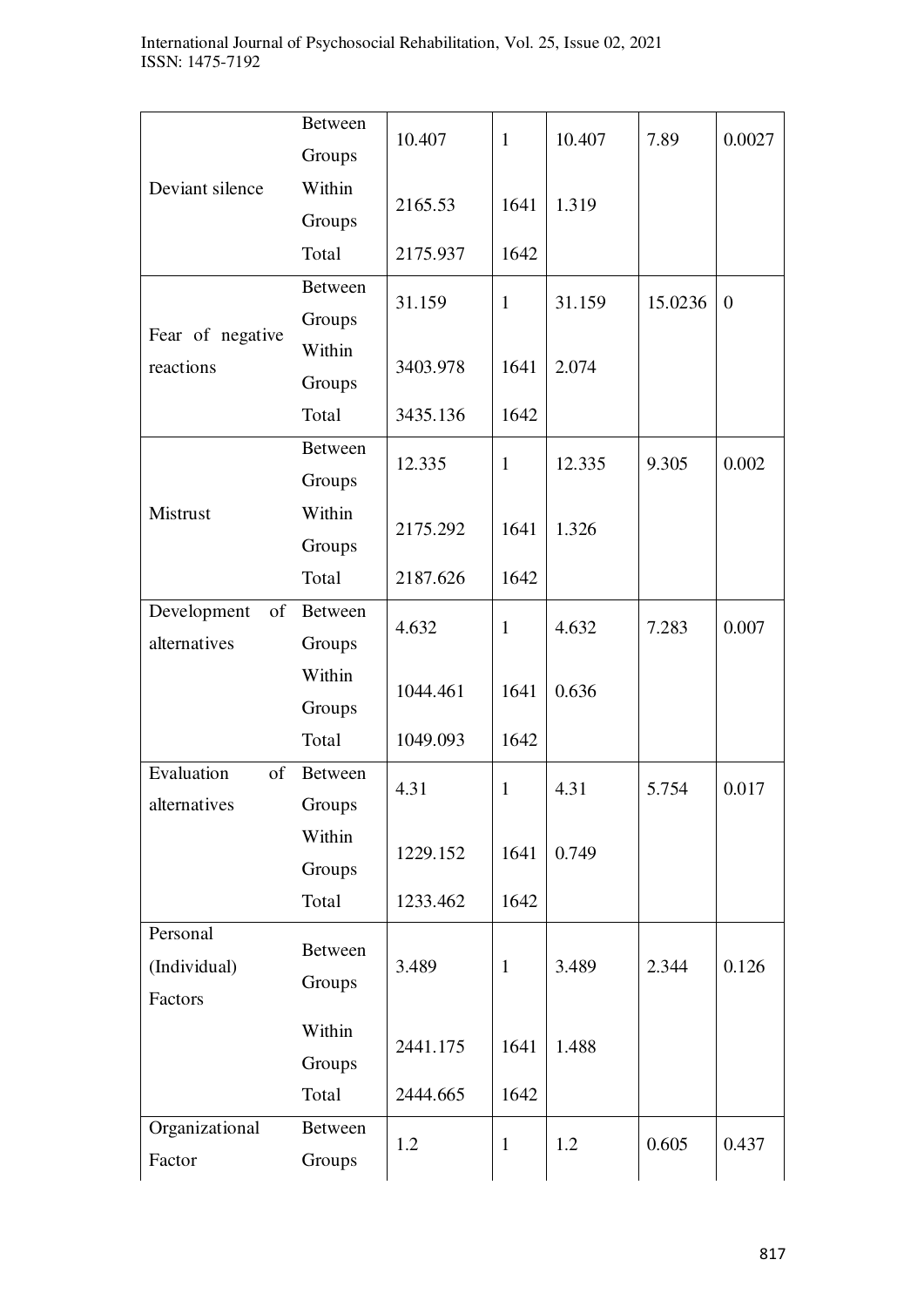|                 | Within         | 3253.797 | 1641 | 1.983 |       |       |
|-----------------|----------------|----------|------|-------|-------|-------|
|                 | Groups         |          |      |       |       |       |
|                 | Total          | 3254.997 | 1642 |       |       |       |
| Decision Making | <b>Between</b> | 2.196    |      | 2.196 | 1.392 | 0.238 |
| Process         | Groups         |          |      |       |       |       |
|                 | Within         | 2587.698 | 1641 | 1.577 |       |       |
|                 | Groups         |          |      |       |       |       |
|                 | Total          | 2589.894 | 1642 |       |       |       |

Table (8)

## **5.0 Discussion:**

Table 2 shows that the general level of silence for female employees is higher than that of male employees, as seen in the previous chapter the factors for both male and female are split into two categories, Organizational factors and Personal factors, and the discussion will compare the two types of factors and attempt to discuss the reasoning behind the differences.

## **5.1 Organizational factors:**

Table  $(5)$  and table  $(6)$  show the  $\mathbb{R}^2$  for both male and female employees, which signifies the percentage of silence explained by the study. The tables show that the factors explained 22.3% of the silence for male employees and 28.7% is explained for female employees. Moreover, as suggested by the study's first hypothesis there is a significant difference in the silence levels between males and female employees, where females show a higher level in general silence Furthermore, the tables show which factors have a significant impact on the silence. The tables show that mistrust and injustice have no significant impact on the silence towards the decisions; according to the rule, if Sig is over 5%, then the factor has very little impact on the silence as a whole.

Mistrust is the first insignificant factor; it could also be described as a lack of confidence in the management. An employee does not feel enough trust to their superiors, causing them not to address them when needed.

 Secondly, injustice is a result of management having inequality when dealing with the employees, or attention to some employees' suggestions over others, or could even be due to inadequate payment for the work done by the employees (Timming  $\&$ Johnstone, 2015)[17].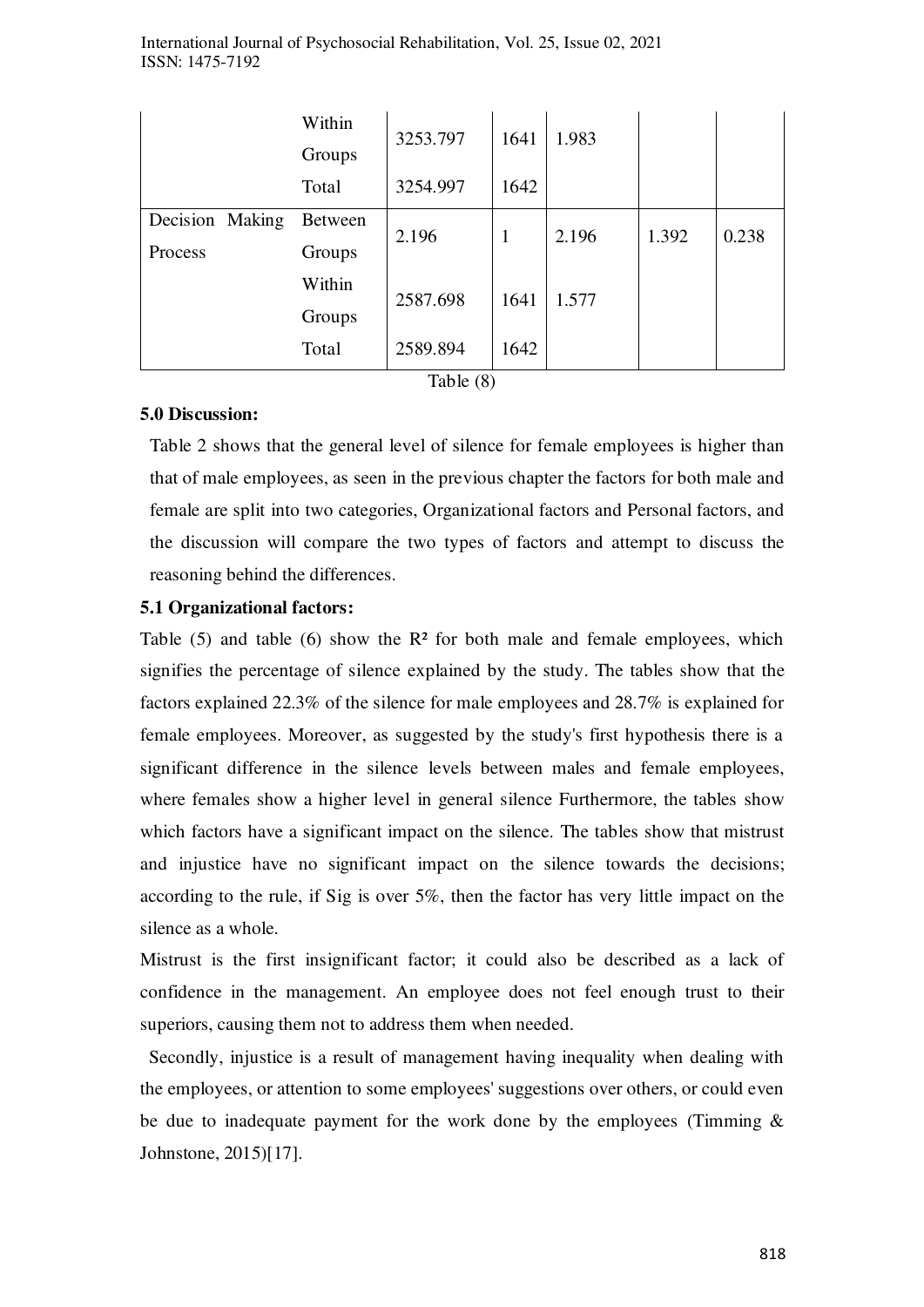The low levels of injustice and mistrust in the public school sector could be explained by the public school sector's management structure; there is only a single level of management, usually in public schools, which is the principal. Having only one superior to answer to; usually reduces these feelings of mistrust in their superiors. Furthermore, the public school salaries are calculated solely on one criterion, which is experience, which also reduces the effect of the injustice factor.

The tables show a similarity for both male and female employees when it comes to organizational factors; injustice and mistrust both show as insignificant factors, which aligns with the information provided in previous studies about the silence factors in Jordan (Khlaifat O., 2019)[24].

#### **5.2 Personal factors:**

The personal factors mentioned in the study are categorized into five factors: Deviant silence, Prosocial, Lack of self-estimation, Psychological withdrawal and the Diffident factor, as explained earlier in the study. Similarly to the organizational factors' tables, table (3) and (4) show us that organizational silence, in general, is higher in female employees than in male ones, as per the second hypothesis.

However, when looking closely at the data, we can see one difference between both factors' tables, there is a higher level of silence in one of the males' personal factors than the females', which is the psychological withdrawal.

As mentioned in the literature, psychological withdrawal is a lack of sense of belonging to the workplace or the absence of attachment to the workplace (Whiteside & Barclay, 2013)[14]. According to the information provided by the ministry of education, there are 16802 public school teachers in Jordan, 10850 are females, and 5952 are males, which shows that around 65% of the teachers are female. Many reasons could cause this lack of belonging in male employees over female ones. However, the most common reasons in a middle eastern society could be attributed to teaching as a career path not being preferred for males in general.

There are three main reasons the researchers believe male employees feel this way are: Firstly, Teaching is not a career with a long career path; there is usually little to no room for development and promotion in a school teacher's career path, which gives less chance in an increase in pay-grade; especially in the public sector where the pay is calculated purely on years of experience, and in middle eastern culture and traditions, men are usually the breadwinners in the traditional family structure, due to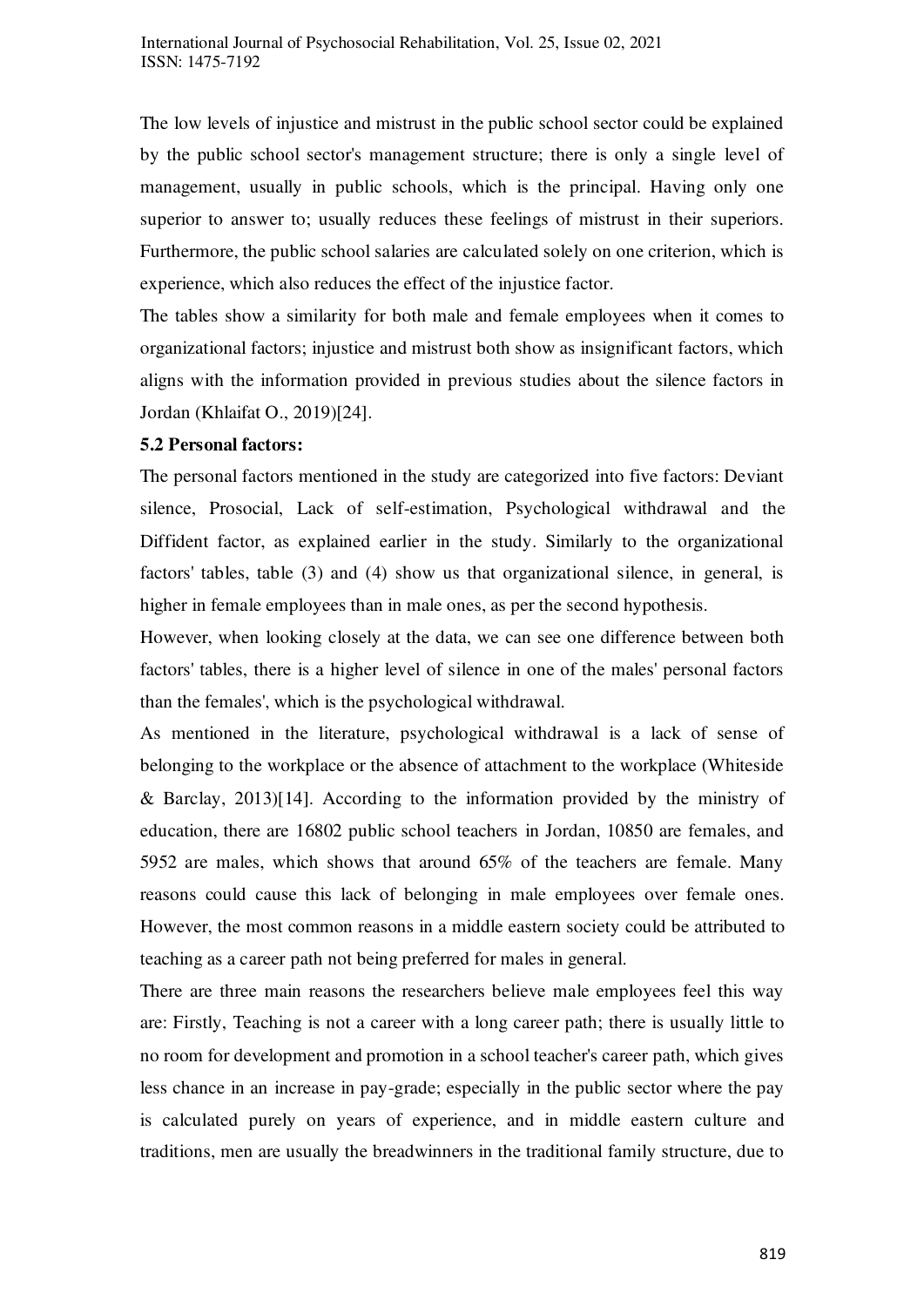these reasons men do not usually prefer this career path; and this could explain the lack of attachment to the workplace and the psychological withdrawal.

Secondly, primary schools are the only level of teaching in the public sector where there are both male and female teachers on the staff, and with the number of female teachers being much higher than the male teachers; being surrounded by female employees at all time could cause a lack of of sense of belonging in the work place.

Thirdly, the Civil Service Bureau distributes jobs to the applicants according to the open positions. Some applicants are placed as teachers; although teaching was not their preferred career path, this could lead teachers to lack attachment to their workplace.

On the other hand, females prefer teaching jobs. Indeed, some might consider it the preferable career path due to teaching being stable employment. In middle eastern culture, being at home by three o'clock is a great incentive to female workers, especially housewives, as they have enough time to take care of their families and do not have to commune after dark. Moreover, at the secondary school level, there is a separation between female and male students; and their teachers as well, which is also an incentive.

In conclusion, these reasons could support why males have a higher psychological withdrawal level, as seen in table (2).

#### **6.0 Conclusion:**

In conclusion, many factors could cause organizational silence; some are personal factors, which are put into five categories: Deviant silence, Pro-social, Lack of self-estimation, Psychological withdrawal and Diffident factor, which are usually related to the employees and the culture surrounding them.

On the other hand, there is also the organizational factors which are related to the organization and management, and how management deals with the employees, and also have five categories of factors: which are fear of negative reactions, mistrust, lack of management support, abusing of formal authority,injustice.

In this study, we compared the effects of these factors on both male and female employees and found a significant difference in the results between both, where females had higher silence levels in general and were higher in almost every factor, except for psychological withdrawal.

The researchers believe that the level of silence is higher in females than in males is due to the more conservative culture in Jordan, and with teaching being one of the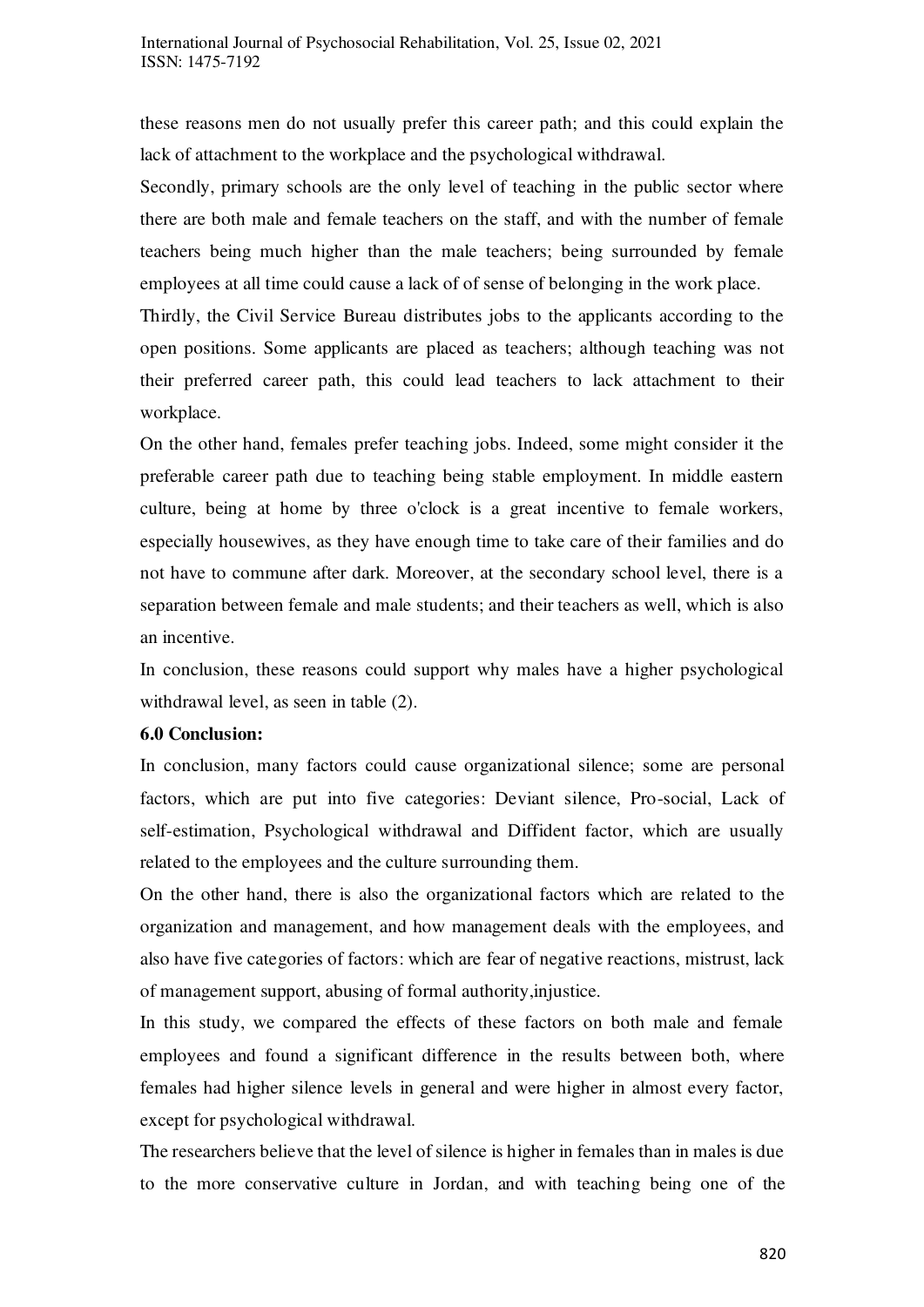preferable careers for females in Jordan, and it is not very favourable for males; due to many reasons mentioned in the literature, this could explain why the psychological withdrawal factor is higher in males than in females.

In closing, organizational silence is an issue that could cause organizations many problems that could have been negated; if the employees would have spoken upon them. The results in this study could help those concerned in organizational development and rehabilitation programs, especially in the human resource departments, to understand an aspect of individual and organizational behaviour related to participation in the decision-making process.

#### **References:**

Henriksen, K. and Dayton, E., 2006. Organizational Silence and Hidden Threats to Patient Safety. Health Services Research, 41(4p2), pp.1539-1554.

Ryan, K. D., & Oestreich, D. K. (1993). Driving Fear Out of the Workplace: How to Overcome the Invisible Barriers to Quality, Productivity, and Innovation. Wiley. <https://books.google.hu/books?id=QJKEGwAACAAJ>

Beer, M., & Eisenstat, R. A. (2000). The silent killers of strategy implementation and learning. MIT Sloan Management Review, 41(4), 29

Jansen, W.. (2005). S. Joseph. Gender and citizenship in the Middle East, Syracuse, NY : Syracuse University Press, 2005 0-8156-2864-1. Bibliotheca Orientalis. 378-382.

Miles, R., 2002. Employment and Unemployment in Jordan: The Importance of the Gender System. World Development, 30(3), pp.413-427.

Dosweb.dos.gov.jo. 2021. Department of Statistics. [online] Available at: <http://dosweb.dos.gov.jo/> [Accessed 31 May 2021].

Kawar, M., 2000. Gender and generation in household labor supply in Jordan. Cairo, A.R. Egypt: Population Council.

Morrison, Elizabeth Wolef, & Milliken, F. J. (2000). organisational silence: A barrier to change and development in a pluralistic world. Academy of Management Review, 25(4), 706–725. https://doi.org/10.5465/amr.2000.3707697

Shojaie, S., Matin, H. and Barani, G., 2011. Analyzing the Infrastructures of Organizational Silence and Ways to Get Rid of It. Procedia - Social and Behavioral Sciences, 30, pp.1731-1735.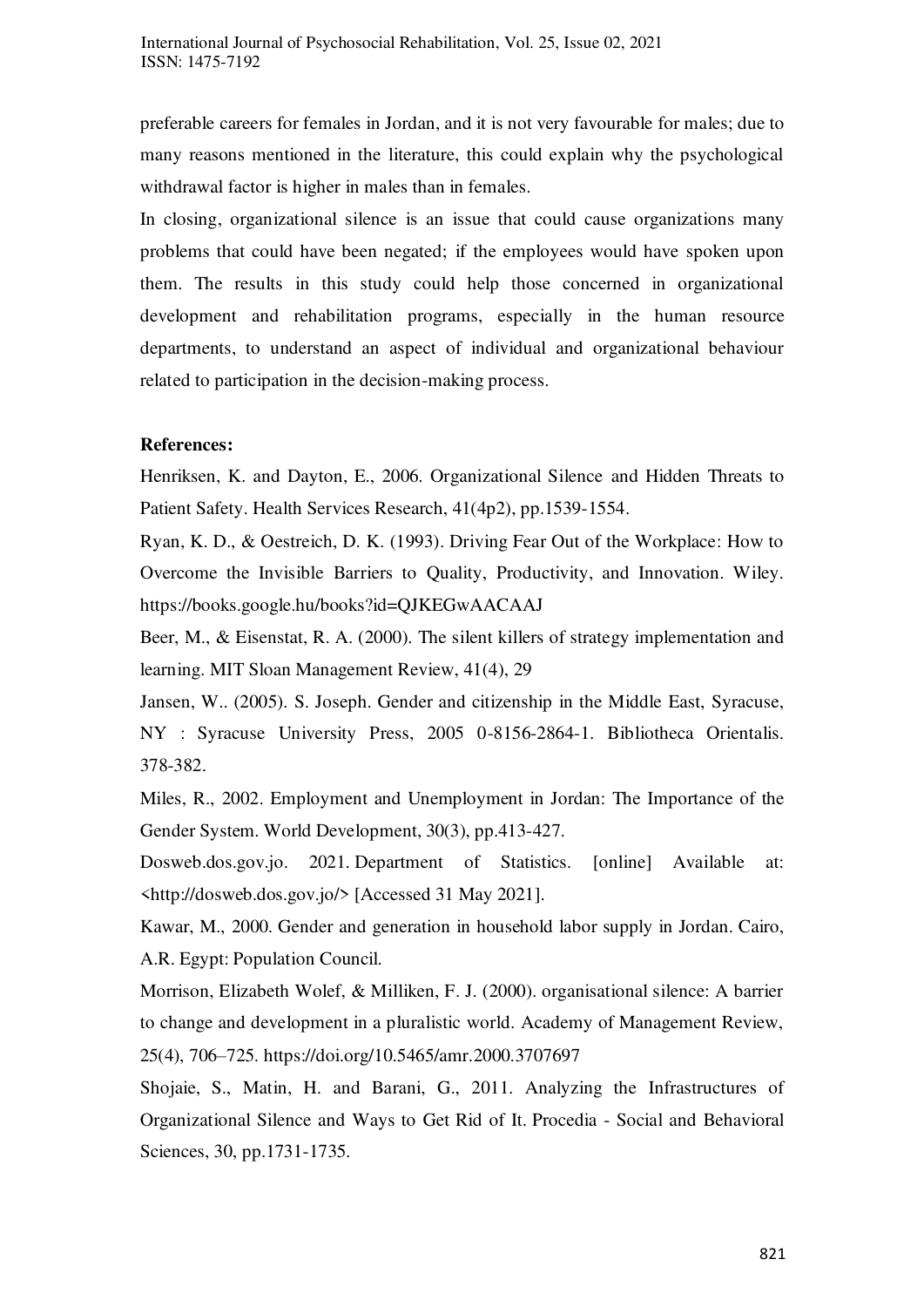Kahneman, D., & Tversky, A. (2013). Choices, values, and frames. In Handbook of the fundamentals of financial decision making: Part I (pp. 269–278). World Scientific. Beheshtifar, M., Borhani, H., & Moghadam, M. N. (2012). Destructive role of employee silence in organisational success. International Journal of Academic Research in Business and Social Sciences, 2(11), 275.

Rhee, J., Dedahanov, A., & Lee, D. (2014). Relationships among power distance, collectivism, punishment, and acquiescent, defensive, or prosocial silence. Social Behavior and Personality: An International Journal, 42(5), 705–720. https://doi.org/10.2224/sbp.2014.42.5.705

Amah, O. E., & Okafor, C. A. (2008). Relationships among silence climate, employee silence behaviour and work attitudes: The role of self-esteem and locus of control. Asian Journal of Scientific Research, 1(1), 1–11

Analysis, 23(1), 154–171. https://doi.org/10.1108/IJOA-06-2013-0685

Whiteside, D. B., & Barclay, L. J. (2013). Echoes of silence: Employee silence as a mediator between overall justice and employee outcomes. Journal of Business Ethics, 116(2), 251–266. https://doi.org/10.1007/s10551-012-1467-3

Pacheco, D. C., de Serpa Arruda, A. I. D., & Caldeira, S. N. (2015). Silence in organisations and psychological safety: A literature review. European Scientific Journal, ESJ, 11(10)

Milliken, F. J., Morrison, E. W., & Hewlin, P. F. (2003). An exploratory study of employee silence: Issues that employees don't communicate upward and why. Journal of Management Studies, 40(6), 1453–1476.

Pinder, C. C., & Harlos, K. P. (2001). Employee silence: Quiescence and acquiescence as responses to perceived injustice. In Research in personnel and human resources management (pp. 331–369). Emerald Group Publishing Limited.

Dedahanov, A. T., & Rhee, J. (2015). Examining the relationships among trust, silence and organisational commitment. Management Decision, 53(8), 1843–1857. https://doi.org/10.1108/MD-02-2015-0041

Timming, A. R., & Johnstone, S. (2015). Employee silence and the authoritarian personality: A political psychology of workplace democracy. International Journal of organisational Analysis, 23(1), 154–171. https://doi.org/10.1108/IJOA-06-2013-0685 Dolatabadi, H. R., & Safa, M. (2010). The effect of directive and participative leadership style on employees' commitment to service quality. International Bulletin of Business Administration, 9(1), 31–42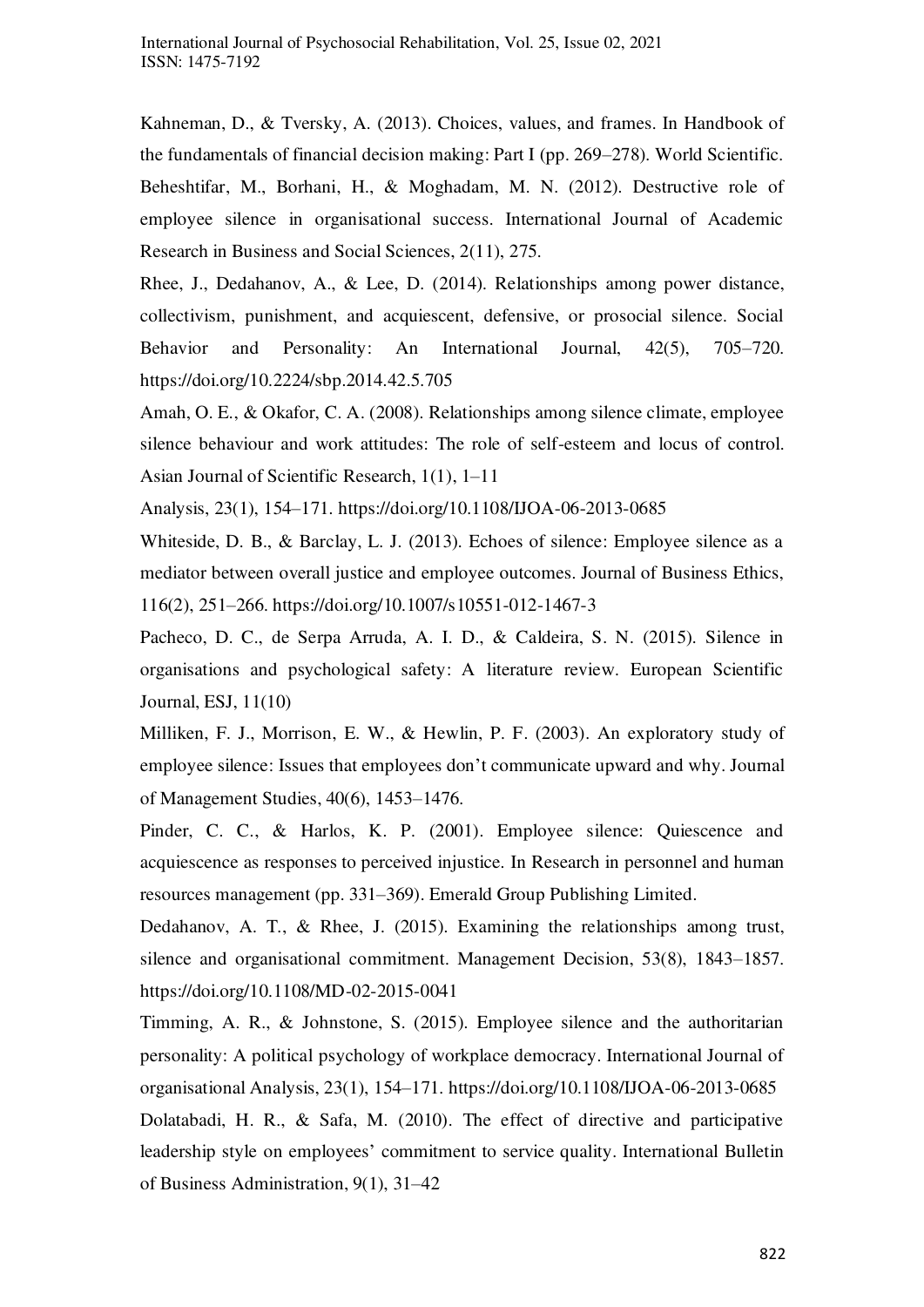Amazt, I. H., & Idris, A. R. (2011). Lecturers' satisfaction towards university management & decision-making styles in some Malaysian public universities. Procedia-Social and Behavioral Sciences, 15, 3957–3970

De Vries, M., Holland, R. W., & Witteman, C. L. (2008). Fitting decisions: Mood and intuitive versus deliberative decision strategies. Cognition and Emotion, 22(5), 931–943.

Saunders, M., Lewis, P. and Thornhill, A., 2003. Research Methods For Business Students. 5th ed. Pearson Education, pp.13-29 , 106-121.

Alkhlaifat, O. K. (2019). Exploration of Silence's Motives Towards the Work Decisions: The Case of Jordanian Public and Private Schools. Journal of Public Administration and Governance, 9(1), 266. https://doi.org/10.5296/jpag.v9i1.14432

Brinsfield, C. T. (2013). Employee silence motives: Investigation of dimensionality and development of measures. Journal of organisational Behavior, 34(5), 671–697. https://doi.org/10.1002/job.1829

Panahi, B., Veiseh, S., Divkhar, S., & Kamari, F. (2012). An empirical analysis on influencing factors on organisational silence and its relationship with employee's organisational commitment. Management Science Letters, 2(3), 735–744

Nunnally, J. C., & Bernstein, I. H. (1994). The theory of measurement error. Psychometric Theory, 3, 209–247

## **Appendix:**

Appendix (1):

## **Silence part: By adding "I keep silent" for each following item**

- *Prosocial factor* 
	- To avoid hurting my colleagues' feelings
	- Because participation might harm a colleague's job
	- To keep good relations with my colleagues
	- To avoid losing the trust of my colleagues
	- Because my colleagues don't like to intervene with the decisions that affect them
- *Lack of self-esteem* 
	- Because my work position does not allow me to intervene in the decisions
	- I don't have sufficient knowledge on the administrative issues
	- Because my opinion will not make any impact
	- Because my colleagues won't support me in my opinions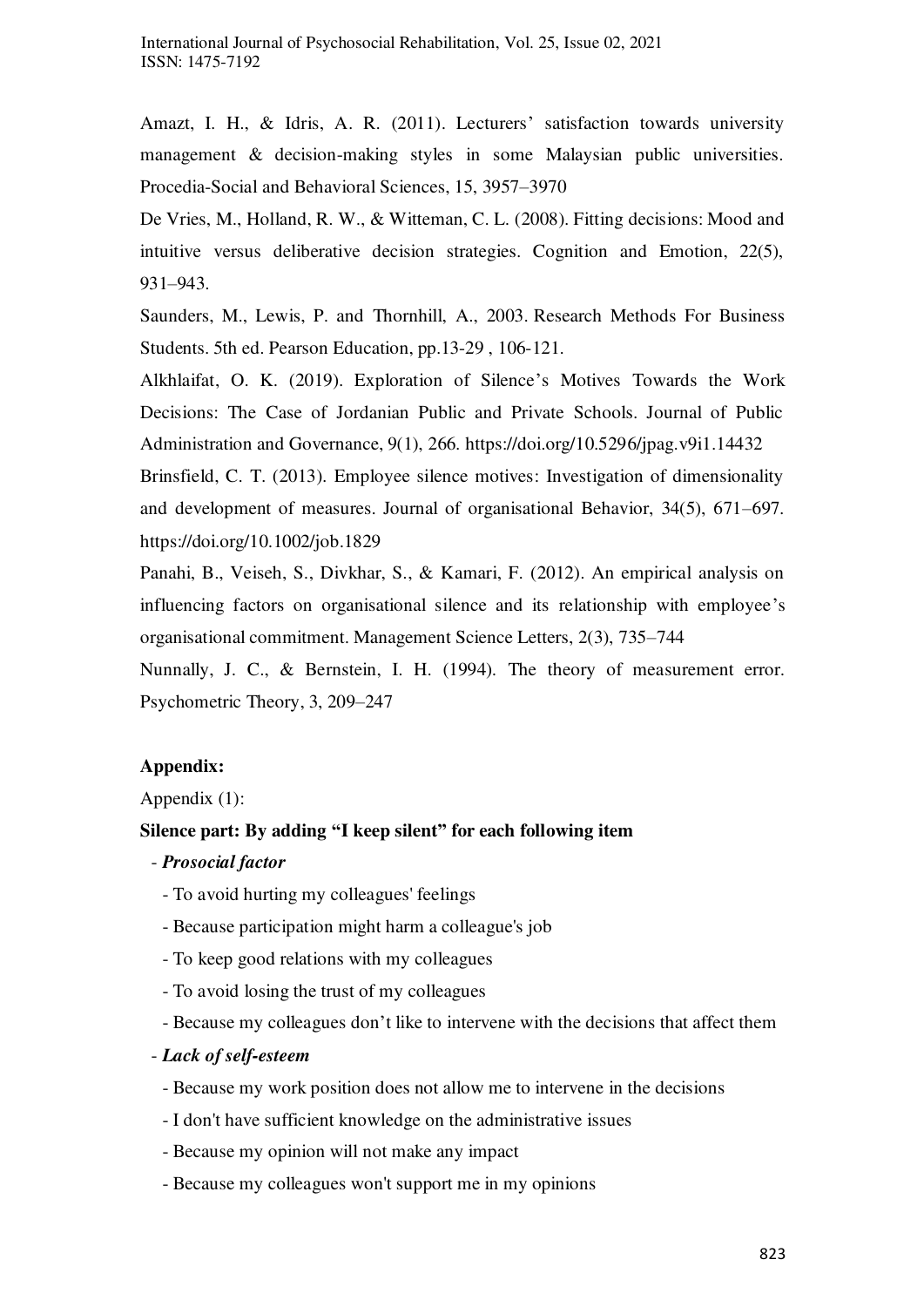- Because my participation will be dismissed
- Because I do not have the authority to change
- Because I don't have sufficient knowledge in the legislation and regulations

## - *Psychological withdrawal*

- Because it achieves me the tranquility
- If the decisions do not directly affect me or my work
- Because I prefer to stay away from work issues and problems
- Because nothing worth paying extra efforts
- Because I am frustrated with my job
- To avoid contacting with the others in the work environment

## - *Diffident Silence*

- To avoid any embarrassment
- Because I am unsure what to say.
- Because I do not want to appear incompetent

## - *Deviant silence*

- Because silence makes the management satisfied with me
- Because silence brings me some personal interests with the management
- Because when I keep silent, the management will skip on my mistakes

## - *Fear of negative reactions*

- To avoid any influence on my performance evaluation
- To avoid losing my job
- To avoid any conflicts with the management
- Because I do not want to take responsibility in case of any mistake or failure of the decision
- To avoid being labeled as a troublemaker
- Due to fear of getting transferred to another work location
- To avoid being labeled as a complainer

#### - *Mistrust*

- Because the management takes the discussion personally and not objectively
- Because the management takes decisions that meet their personal interests
- Because the management is not decisive towards troublemakers
- Because the management considers us incapable to understand and take decisions
- Because the management is unable to solve the problems at work